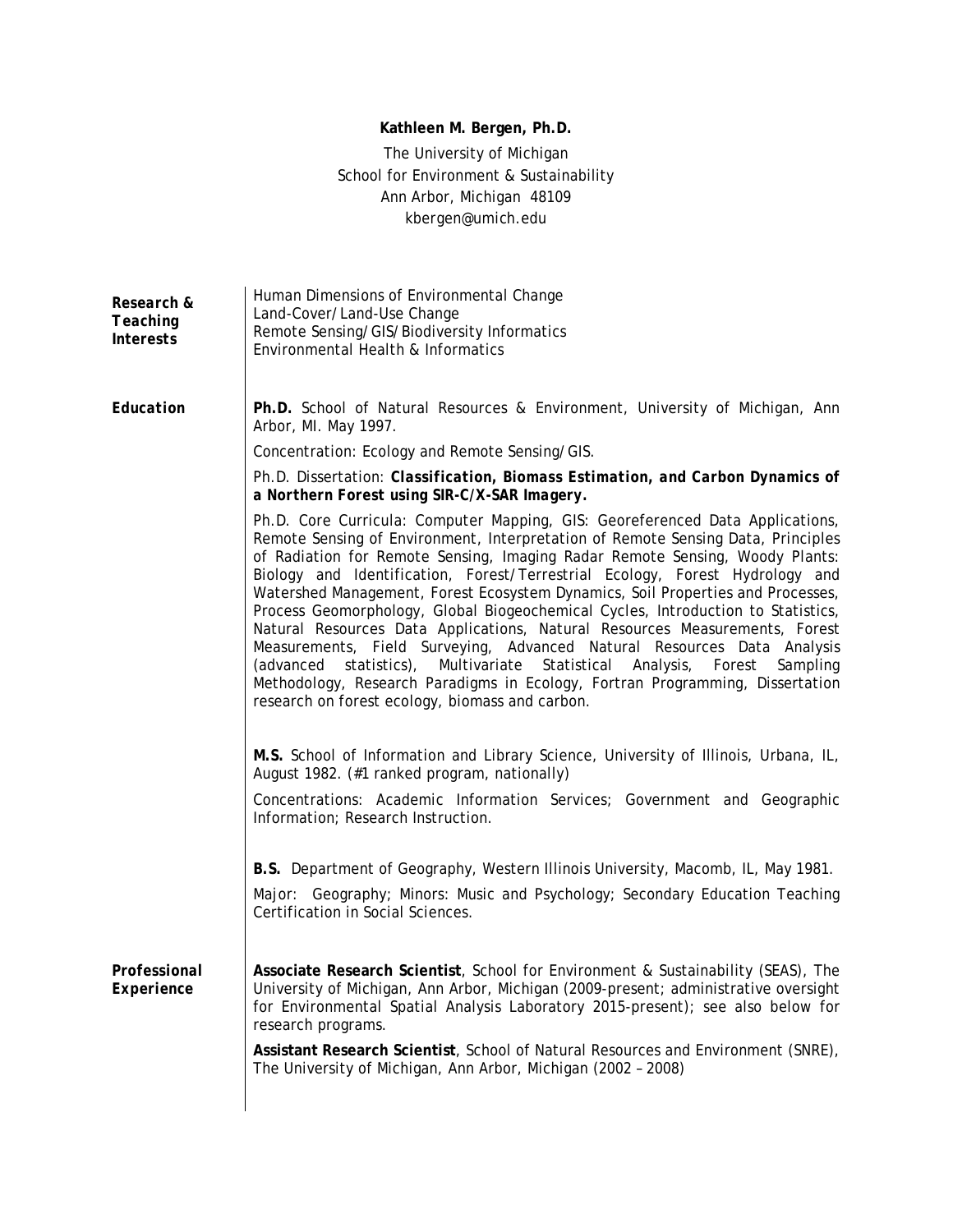*Research program 2000-present focuses at the landscape scale on i) landcover/land-use change (LCLUC) and its human dimensions and ii) ecological informatics (remote sensing, GIS, biodiversity informatics). Work uses a combination of remote sensing/GIS, field and analytical approaches. Program supported by NSF, NASA, NIH and USFS. Newer projects include: analysis and synthesis of natural and human-driven LCLUC trends in the Russian Far East; major synthesis of LCLUC and human socio-economic drivers in Siberian Russia; LCLUC in grasslands of China; Agriculture, logging and roads LCLU in Congo Basin forested landscapes; LCLU and environmental health; and forest and LCLUC at the SNRE forest properties. Engage in research, manage research programs, communicate results in presentations and publications, mentor students, and participate in NSF, NASA, USDA agency and other professional activities. Re-develop (in 2000, 2008, 2011, 2017) the SEAS Remote Sensing of Environment course, adding new lectures and labs; Develop and teach new seminar course in Biodiversity Informatics in 2007. Update and teach the SEAS Principles of GIS core course 2016-present. Update and teach SNRE GIS course Fall 2015, 2017. 2018. Develop new course in Field Remote Sensing (taught 2018 at UMBS). Mentoring and informal teaching of many students in remote sensing and science applications in SEAS in my lab 2000 present. Started as Assistant Research Scientist; promoted to Associate Research Scientist 2008/2009; administrative oversight of Environmental Spatial Analysis Laboratory 2015-present.*

**Manager, Environmental Spatial Analysis Laboratory (ESALab) and Assistant Research Scientist,** School of Natural Resources and Environment, The University of Michigan, Ann Arbor, MI (2000 – 2001).

*Primary portion of position was to manage the ESALab on a daily basis including research support, hardware/software/networks, and personnel (50%). In addition to its SNRE focus, the ESALab served as a busy default central location for campus GIS support prior to establishment of the campus-wide CSCAR Spatial Services. Also revised and taught NRE441 Remote Sensing of Environment (25%) and engaged in start-up research activities (25%). Moved from this position to full-time Assistant Research Scientist.*

**Research Scientist**, Terrestrial Sciences, Earth Sciences Group, ERIM International, Ann Arbor, MI (August 1998-June 2000).

*In this industry position, had responsibility for basic and applied research at the interface of forestry, ecosystem ecology, and land management with remote sensing and geographic information systems. Research-oriented projects included effects of human settlement on forest harvesting and fire patterns in the boreal forest including Russia; SAR forest characterization: height, volume, and biomass; remote sensing analysis of wetland ecosystems; estimation of forest carbon and NPP; effects of disturbance on forest succession; forest and land-cover classification and change; and forest monitoring indicators. Applied projects for government and commercial forest agencies include analysis of forest change and forest health indicators and associated publications. Experience provided significant insight into non-academic (i.e., industry and agency) applications and management of geospatial technologies.*

**Post-Doctoral Research Associate**, Center for Remote Sensing, Boston University, Boston, MA (August 1997- July 1998).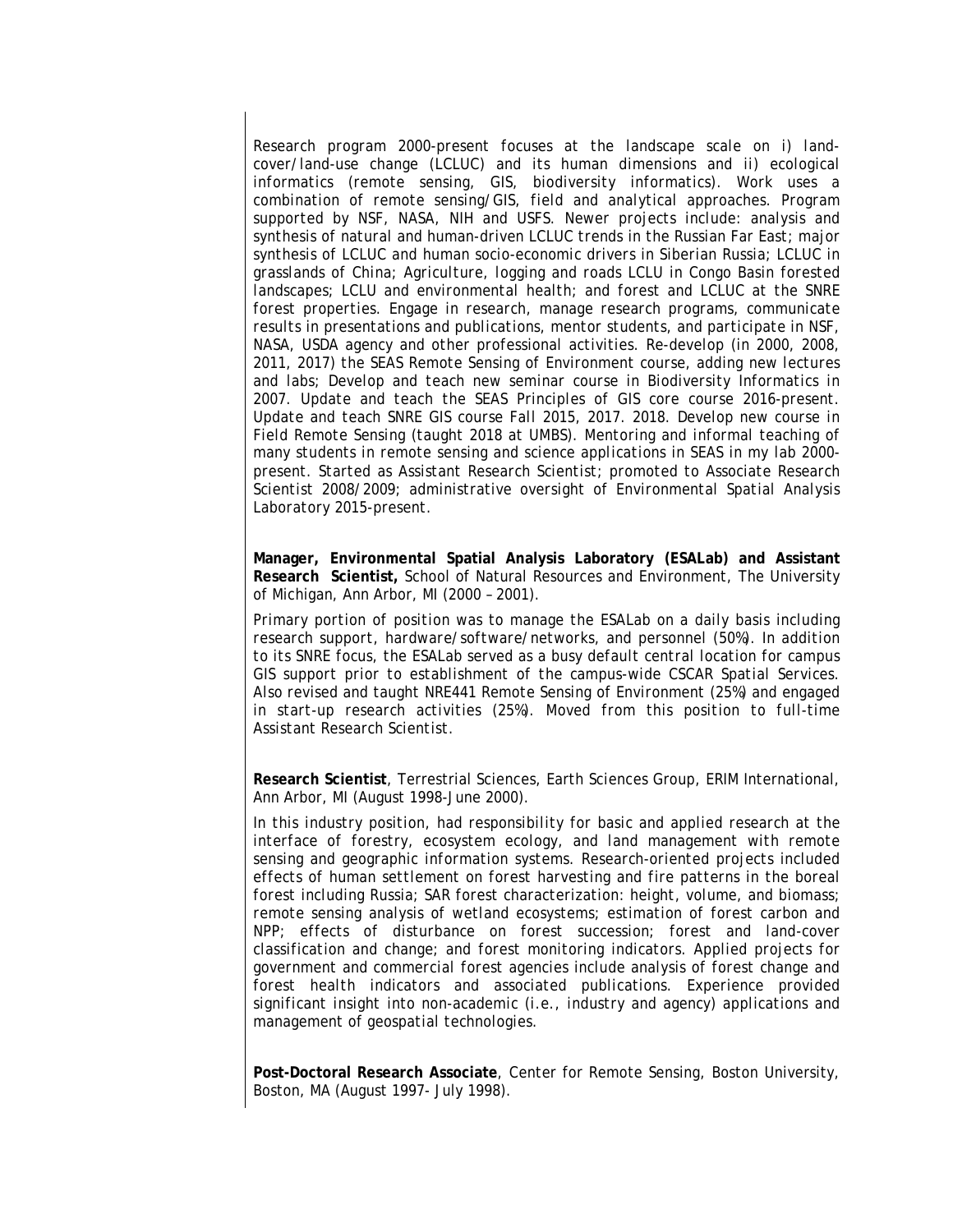|                                         | Through primarily contract-supported work, used remote sensing data to<br>investigate groundwater hydrology in the Middle East as part of a team of<br>researchers. Completed post-dissertation analysis and publication on integration<br>of imaging radar data with other methods of measuring, modeling and monitoring<br>terrestrial net primary production in forested regions.                                                                                                                                                                                                                                                                                                                                                                                                                                                                                                                                                                                                                                                                                                                                                                                                                                                                                                                                        |
|-----------------------------------------|-----------------------------------------------------------------------------------------------------------------------------------------------------------------------------------------------------------------------------------------------------------------------------------------------------------------------------------------------------------------------------------------------------------------------------------------------------------------------------------------------------------------------------------------------------------------------------------------------------------------------------------------------------------------------------------------------------------------------------------------------------------------------------------------------------------------------------------------------------------------------------------------------------------------------------------------------------------------------------------------------------------------------------------------------------------------------------------------------------------------------------------------------------------------------------------------------------------------------------------------------------------------------------------------------------------------------------|
| Ph.D. Program<br>Research &<br>Teaching | Research Assistant: Microwave Image Processing Laboratory, University of<br>Michigan (July 1990 - July 1997).<br>Research appointment consisted of a series of projects over seven years all related<br>to the goals of a long-term NASA SIR-C/X-SAR Ecology research site. The ecology<br>goals for the Michigan Forests Test Site (MFTS) were to use field experiments to<br>calibrate new remotely sensed data and to quantify and map structure and<br>function of a mixed forested/wetland/agricultural region: land cover/forest type,<br>forest height, biomass, and productivity. Initial appointment was as the forest<br>ecology and tree ID scientist on the team. Asked to take central role in planning<br>forest sampling; forest and other field data collection efforts (63,000 trees in 70<br>4-ha stands over 4 years, LAI, vegetation and soil moisture, weather, roughness);<br>managing field personnel; completing extensive biometric statistical analyses; and<br>completing GPS mapping missions. Research culminated in analysis of forest field<br>data and radar imagery for land-cover classification and derivation of biophysical<br>parameters related to carbon (forest height, biomass/carbon, and productivity).<br>Communicated results in journals, conferences and technical reports. |
|                                         | Teaching Assistant: Geography 100, LS&A Program in Geography, University of<br>Michigan (1991, 1992).<br>Taught weekly discussion sections for this lecture-discussion course, provided<br>individual instruction and assisted in grading exams.<br>Teaching Assistant: Map and Image Interpretation NRE 441, School of Natural<br>Resources and Environment, University of Michigan (1991, 1992).<br>Supervised the lab portion of this course. Prepared and organized lab materials.<br>Provided assistance to students as they worked through their lab assignments.<br>Assisted in grading assignments.                                                                                                                                                                                                                                                                                                                                                                                                                                                                                                                                                                                                                                                                                                                 |
| Previous<br>Professional<br>Experience  | M-Link, University of Michigan Library System (1989-1991).<br>Appointed to coordinate start-up of grant-funded (W.K. Kellogg Foundation) M-<br>Link project to link other institutions in Michigan with MIRLYN and UM Library<br>information and information technology resources, including specialized<br>databases. Responsibility for purchase of computer facilities, hiring and<br>supervision of professional and graduate student staffs, implementation, and<br>administration of this research and information network. Left this position for<br>full-time Ph.D. research.<br>MIRLYN Implementation Team, University of Michigan Library System (1987-1989).<br>Member of four-person team selected to work for the University of Michigan<br>Library Administration to implement MIRLYN, a first-tme campus-wide integrated<br>computerized bibliographic system. The Team's charge was to analyze software<br>capabilities as well as procedures and policy and to make detailed                                                                                                                                                                                                                                                                                                                               |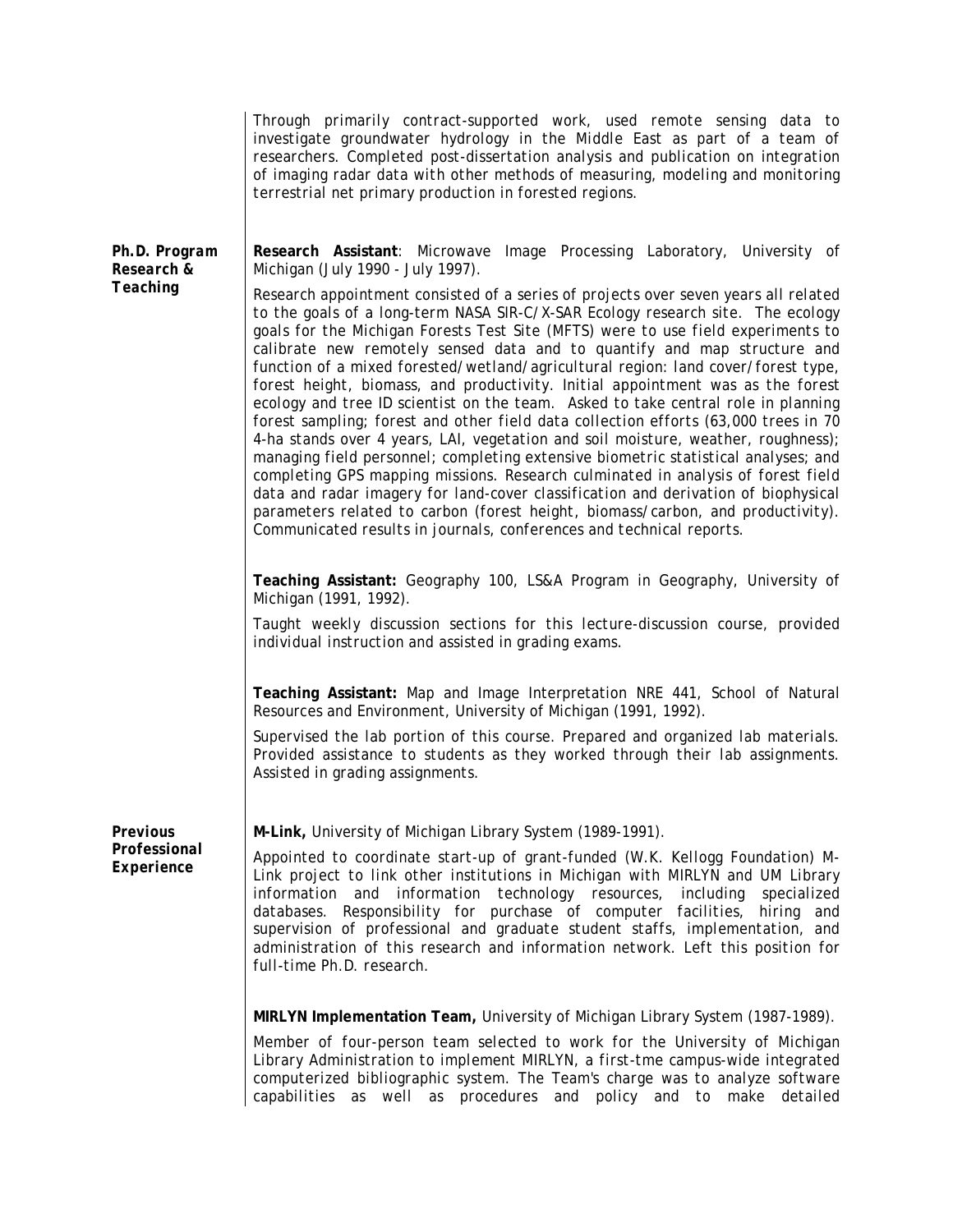|                      | recommendations for automating all functions of the University Library System<br>(including moving from the paper catalog to the online environment). Also major<br>responsibility for writing training materials and conducting in-depth training for<br>400 permanent staff. The MIRLYN implementation was initially a \$6 million<br>project funded by the W.K. Kellogg Foundation and the State of Michigan.                                                                                                                                                                                                                                                                                                                                                                                                                                                                                                                                                                                                                                                                                    |
|----------------------|-----------------------------------------------------------------------------------------------------------------------------------------------------------------------------------------------------------------------------------------------------------------------------------------------------------------------------------------------------------------------------------------------------------------------------------------------------------------------------------------------------------------------------------------------------------------------------------------------------------------------------------------------------------------------------------------------------------------------------------------------------------------------------------------------------------------------------------------------------------------------------------------------------------------------------------------------------------------------------------------------------------------------------------------------------------------------------------------------------|
|                      | Head, Map Library, University of Michigan Library System (1985-1987).                                                                                                                                                                                                                                                                                                                                                                                                                                                                                                                                                                                                                                                                                                                                                                                                                                                                                                                                                                                                                               |
|                      | Head of an internationally recognized map and cartographic information<br>(topographic, geologic, hydrologic, as well as digital data) center affiliated with<br>the Program in Geography and University Library. Directed all facets of collection<br>of 300,000 maps, atlases, and rare materials including: planning, personnel,<br>budget, facilities, acquisitions, cataloging, and reference/research service.<br>Managed staff consisting of librarian, professional, graduate student field<br>experience students (School of Information and Library Science), and student<br>assistants. Responsible for annual merit review process for permanent staff.<br>Managed annual personnel and collection/acquisitions budget. Supervised<br>reference services and staff and provided research service to the University<br>community and researchers from other institutions. Guest lecturer for various<br>courses and groups. Committee service including 2 years on the Collection<br>Management Development Council which appropriated the Library's \$6 million<br>acquisitions budget. |
|                      | Reference & Instruction, University of Michigan (1982-1985).                                                                                                                                                                                                                                                                                                                                                                                                                                                                                                                                                                                                                                                                                                                                                                                                                                                                                                                                                                                                                                        |
|                      | Reference services, research methods instruction librarian in the Undergraduate<br>Library. Performed reference service to diverse undergraduate student<br>researchers primarily in the social sciences and humanities. Developed and taught<br>library and information research skills in classroom format to multiple sections<br>per semester of introductory English and Psychology courses. Provided hands-on<br>training in use of MLA Bibliography, Social Science Citation Index, Psychological<br>Abstracts and others.                                                                                                                                                                                                                                                                                                                                                                                                                                                                                                                                                                   |
| Teaching             | Courses Developed & Taught                                                                                                                                                                                                                                                                                                                                                                                                                                                                                                                                                                                                                                                                                                                                                                                                                                                                                                                                                                                                                                                                          |
|                      | EAS 501.034 Field Remote Sensing & Analysis at UMBS. 2018-present (2 cr)                                                                                                                                                                                                                                                                                                                                                                                                                                                                                                                                                                                                                                                                                                                                                                                                                                                                                                                                                                                                                            |
|                      | EAS 541 Remote Sensing of Environment. 1999-present (4 cr lec/lab)                                                                                                                                                                                                                                                                                                                                                                                                                                                                                                                                                                                                                                                                                                                                                                                                                                                                                                                                                                                                                                  |
|                      | EAS 531 Principles of Geographic Information Systems. 2015-present (4 cr lec/lab)                                                                                                                                                                                                                                                                                                                                                                                                                                                                                                                                                                                                                                                                                                                                                                                                                                                                                                                                                                                                                   |
|                      | NRE 501.034 Biodiversity Informatics. 2006 (3 cr)                                                                                                                                                                                                                                                                                                                                                                                                                                                                                                                                                                                                                                                                                                                                                                                                                                                                                                                                                                                                                                                   |
| Research<br>Projects | <b>Funded Projects</b>                                                                                                                                                                                                                                                                                                                                                                                                                                                                                                                                                                                                                                                                                                                                                                                                                                                                                                                                                                                                                                                                              |
|                      | USDA Forest Service: A New Model of Climate and Forest Health Pressures on Forest<br>Succession and Biomass at The University of Michigan Biological Station (PI<br>Kathleen Bergen (UM SEAS) with Co-I Bill Currie (SEAS) and Collaborators Hana<br>Qoronfleh, Jason Tallant, Shannon Brines and Sucila Fernandes (UM SEAS)<br>(\$140,000) 2019-2021.                                                                                                                                                                                                                                                                                                                                                                                                                                                                                                                                                                                                                                                                                                                                              |
|                      | Ann Arbor Community Foundation. Internships for Saginaw Forest Management (Co-<br>PI Kathleen Bergen (UM SEAS) with Bob Grese, SEAS and Matthai) (\$12,000)<br>2018-2019.                                                                                                                                                                                                                                                                                                                                                                                                                                                                                                                                                                                                                                                                                                                                                                                                                                                                                                                           |
|                      | Power Foundation.<br>Kathleen Bergen fund and project<br>Saginaw Forest Grant.                                                                                                                                                                                                                                                                                                                                                                                                                                                                                                                                                                                                                                                                                                                                                                                                                                                                                                                                                                                                                      |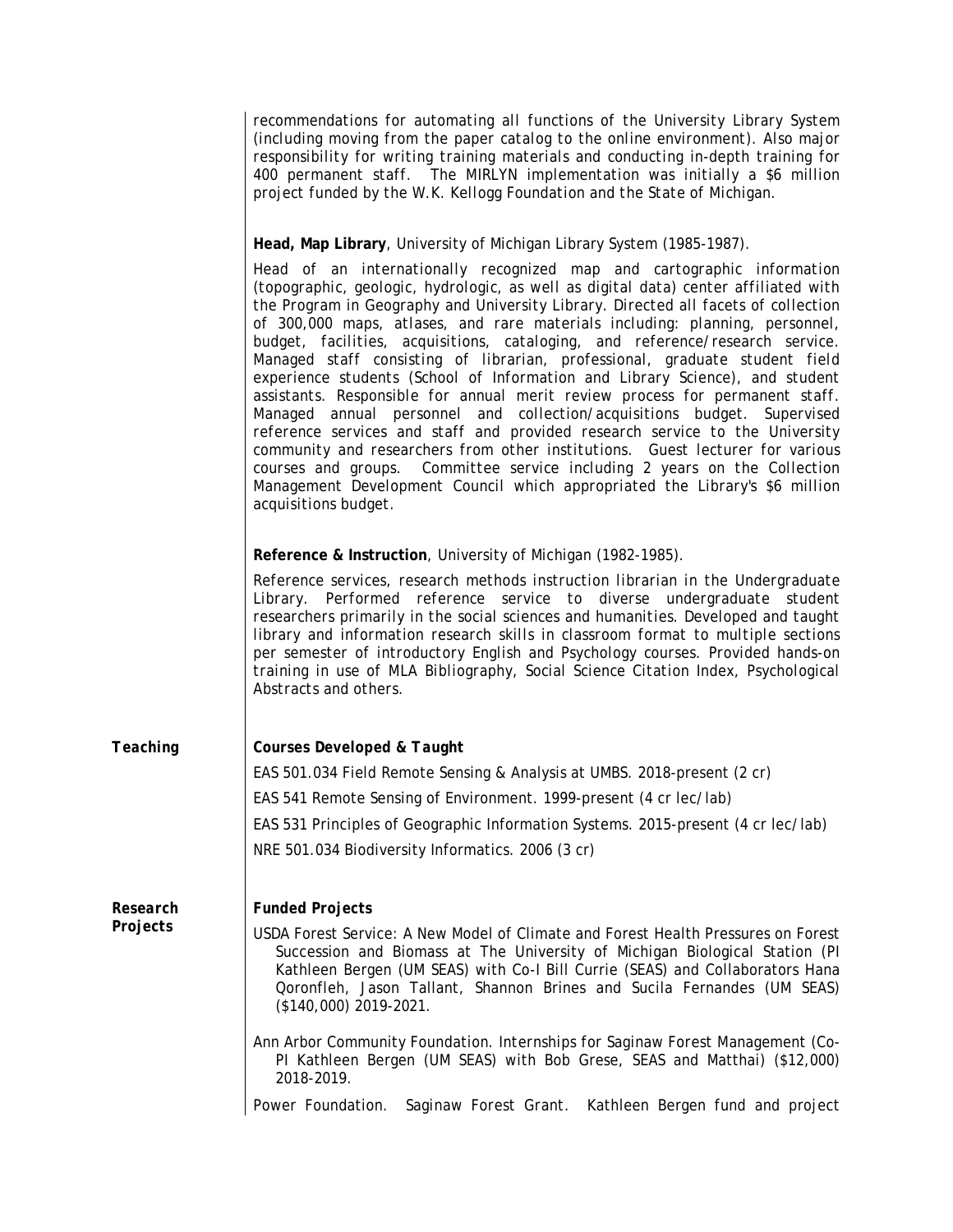manager (UM SEAS) (\$50,000) 2017-2020.

- USDA Forest Service: *SNRE Forest Properties: Forest Research, Data Sharing and Outreach*. PI Kathleen Bergen (UM SNRE), (USDA Forest Service) (\$60,001) 2015- 2017.
- NASA: LCLUC SYNTHESIS: *Forested Land Cover and Land Use Change in the Far East of the Northern Eurasia Under the Combined Drivers of Climate and Socio-Economic Transformation*. PI Kathleen Bergen with Co-I Josh Newell and Dan Brown (SNRE); Tatiana Loboda (University of Maryland); Co-I Hank Shugart, (University of Virginia) (NASA Land-Cover/Land-Use Change Program) (\$999,144 total; \$476,788 Michigan/SNRE) 2012-2017.
- NASA: LCLUC Synthesis: *Ecosystem-Society Interactions on a Changing Mongolian Plateau.* Collaborator Kathleen Bergen with PI Jiquan Chen (Uni. of Toledo), Co-I Daniel Brown (SNRE) (NASA Land-Cover/Land-Use Change Program) total; \$350,304 Michigan/SNRE) 2014-2017.
- Bristol Myers Squibb Foundation. *Durham Diabetes Collaborative.* Califf, Robert (PI) 2011/07/01-2016/06/30 (K. Bergen hired as Research Scientist).
- Centers for Medicare & Medicaid Services. *From Clinic to Community: Achieving Health Equity in Southern United States*. Califf, Robert (PI) Direct research. 2012/07/01-2015/06/30. (K. Bergen hired as Research Scientist).
- USDA Forest Service: *Broadening Research Contexts for the SNRE Forest Properties Through Collaboration with the IFRI Program*. PI Kathleen Bergen (UM SNRE), (USDA Forest Service) (\$60,001) 2010-2012.
- NASA: *Grassland Ecosystems and Societal Adaptations under Changing Grazing Intensity and Climate on the Mongolian Plateau.* Co-I Kathleen Bergen with PI Dan Brown and Co-I Arun Agrawal (University of Michigan SNRE); and Co-Is Yichun Xie and William Welsh (Eastern Michigan University). (NASA Land-Cover/Land-Use Change Program) (\$800,000) 2009-2012.
- NASA: A Segmentation Approach for Combining RaDAR Backscatter, InSAR and LiDAR Measurements to Determine Vegetation 3d Structure and Biomass from Space. Co-I Kathleen Bergen with PI Paul Siqueira (University of Massachusetts), Co-I Bruce Chapman, (NASA Jet Propulsion Laboratory), Co-I Richard Lucas, University of Wales, AU), (NASA Terrestrial Ecology Program) (\$915,148 total; \$170,000 Michigan/SNRE sub-contract) 2009-2012.
- NASA: *VEGEX3D: LIDAR-SAR/INSAR Fusion-Extrapolation and Simulation Models for Retrieving Vegetation 3D Structure and Biomass.* Co-I Kathleen Bergen with PI Kamal Sarabandi and Co-I Leland Pierce (University of Michigan Engineering), (NASA Terrestrial Ecology Program) (\$667,042) 2009-2013.
- USDA Forest Service: Supplement to: *SNRE-Affiliated Forest Properties: Developing a Long-Term GIS and Scenarios for Ecosystem Management*. PI Kathleen Bergen (UM SNRE), (USDA Forest Service), (\$25,000) 2009-2010.
- NASA: *Remotely Sensed LCLUC over Changing Socio-Economic Eras in the Former Soviet Union and Eastern Bloc: Proposal toward Regional Synthesis*. PI Kathleen Bergen, (NASA Land-Cover/Land-Use Change Program) (\$35,114) 2008-2010.
- University of Michigan School of Natural Resources and Environment: *Collaborative Seed Project to Enhance Forest Structure Research at UMBS*. PI Kathleen Bergen with Collaborator Leland Pierce, (UM SNRE) (\$9,511) 2008-2009.
- NSF: *Planning Visit for U.S.-China-EU Research on Coupled Ecological and Human Dynamics at Poyang Lake Basin, China*. PI Kathleen Bergen with Co-Is Dan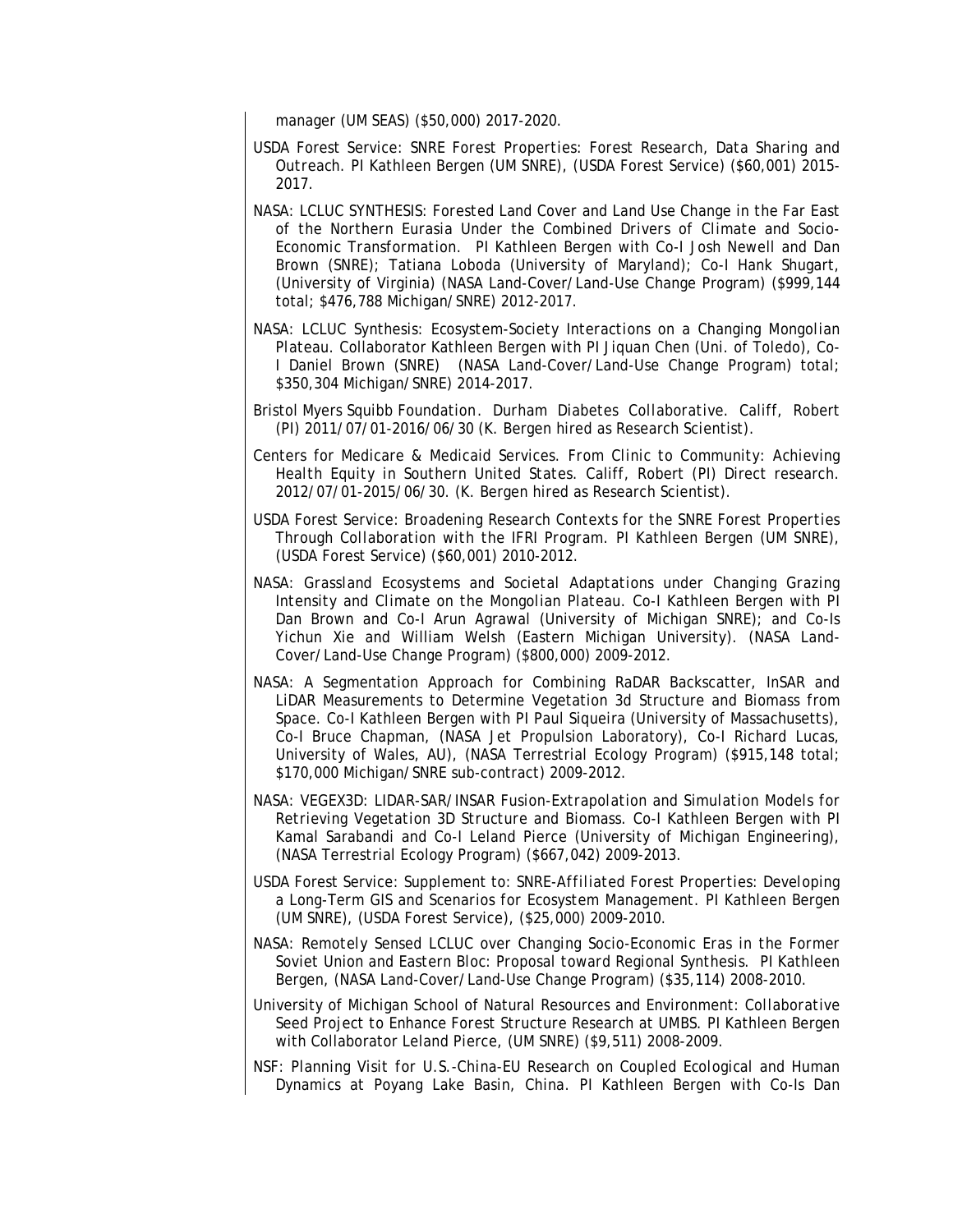Brown, Shuming Bao, Jeb Barzen (NSF OISE) (\$20,000) 2007-2008.

- USDA Forest Service: *SNRE-Affiliated Forest Properties: Developing a Long-Term GIS and Scenarios for Ecosystem Management*. PI Kathleen Bergen with Co-I J. David Allan (UM SNRE), (USDA Forest Service) (\$60,115) 2008-2010.
- NASA: *The Impact of Temporal Decorrelation on InSAR Vegetation 3-D Structure Algorithms*. NASA Carbon Science. Co-I Kathleen Bergen with PI Paul Siqueira (University of Massachusetts) and Co-I Bruce Chapman, (NASA Jet Propulsion Laboratory), (NASA Terrestrial Ecology Program) (\$700,000 total; \$90,919 Michigan/SNRE sub-contract) 2006-2009.
- NASA: *Land Dynamics, Social Vulnerability, and Ecological Effects of Flooding Under Policy and Environmental Change around Poyang Lake, China*. Co-I Kathleen Bergen with PI Dan Brown (UM SNRE) and Shuming Bao (UM International Center), (NASA Land-Cover/Land-Use Change Program) (\$591,801) 2005-2008.
- NASA: *Supplement to NASA Grant Modeling Boreal Forests Land-Cover Land-Use Change under Changing Economic Paradigms*. PI Kathleen Bergen, (NASA LCLUC) (\$50,000) 2004-2006.
- USDA Forest Service: *Northern Michigan Forest Productivity across a Complex Landscape*. Co-PI Kathleen Bergen with Co-PI David Ellsworth (UM SNRE), (USDA Forest Service) (\$60,000) 2003-2005.
- NASA: *A Workshop Planning Proposal for a Regional GOFC Workshop: GOFC Satellite Information Products for Forest and Land Management in Siberia/Far East*. PI Kathleen Bergen, (NASA LCLUC) (\$34,091) 2002-2003.
- START/NASA: *NASA GOFC Workshop: Support for Scientists from Developing Countries*. PI Kathleen Bergen (NASA LCLUC and START) (\$7,975) 2002-2003.
- USDA Forest Service: *Hotspots of Land-Cover Change in the North Central Region*. *USDA Forest Service.* Co-PI Kathleen Bergen with Co-PI Dan Brown (UM SNRE) (USDA Forest Service (\$65,000) 2001-2003.
- NSF: *BDEI: Radar Remote Sensing of Multi-Dimensional Habitat Structure*. NSF Biodiversity and Ecosystem Informatics*.* PI Kathleen Bergen with Co-I Dan Brown (UM SNRE) and Collaborators Craig Dobson (NASA) and Eric Gustafson (USFS), (NSF Biodiversity and Ecosystem Informatics) (\$50,000) 2001-2003.
- NASA: *Modeling Land-Cover Land-Use Change and Carbon in Siberian Boreal Forests under Changing Economic Paradigms*. PI Kathleen Bergen with Co-PIs Dan Brown (UM SNRE), Herman Shugart (Virginia), Eric Kasischke (Maryland), (NASA LCLUC/Carbon Cycle Science Program) (\$582,991) 2001-2005.
- NASA: *Developing Land-Cover Scenarios in Metropolitan and Non-Metropolitan Michigan, USA: A Stochastic Simulation Approach*. Co-I Kathleen Bergen with PI Dan Brown and Co-I Pierre Goovaerts (UM Engineering), (NASA LCLUC/Carbon Cycle Science Programs) (\$598,589) 2001-2005.
- USDA Forest Service. Hotspots of Land-Cover Change in the Upper Midwest. Co-Is Kathleen Bergen and Dan Brown, (USDA North Central Research Station Changing Midwest Assessment) (\$60,000) 2001-2003.
- NASA: *Influence of Humans, Climate, and Fire on Forest Ecosystems and Carbon Dynamics in Indonesian Borneo*. Co-I Kathleen Bergen with PI Lisa Curran (Yale) and Eric Kasischke (Maryland), (NASA LCLUC/Carbon Cycle Science Program) (approx. 600,000 total; \$90,000 Michigan Contract) 2001-2004.
- NSF: *Project SLUCE: Spatial Land-Use Change and Ecological Effects at the Urban-Rural Interface: Agent-Based Modeling and Evaluation of Alternative Policies*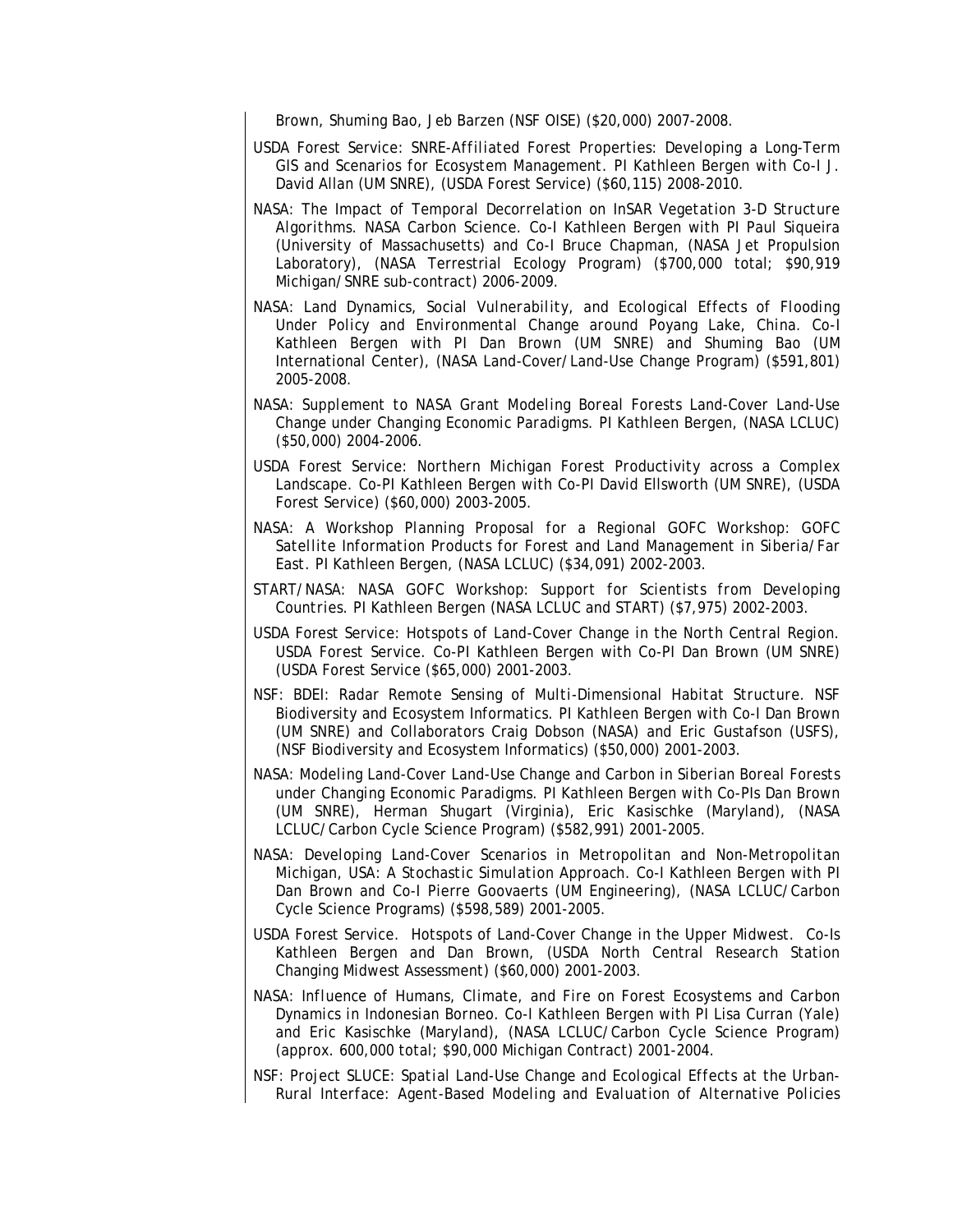*and Interventions*. Co-I Kathleen Bergen with PI Dan Brown and Co-Is Steve Yaffee, Bobbi Low, Rick Riolo, Joan Nassauer (NSF Biocomplexity and the Environment) (2,484,020) 2001-2005.

USDA Forest Service: *An Integrated Geoecosystem-Remote Sensing Approach to Ecosystem Management of Aspen-Dominated Forests in Northern Lower Michigan*. Co-PI with Co-PIs Burt Barnes (UM SNRE) and Tom Crow (USFS), (USDA Forest Service) (\$69,476) 2000-2002.

#### *Publications Submitted 2018-2019*

### Articles

- Benson, M., Pierce, L., **Bergen, K.**, and Sarabandi, K. (revised & resbumitted 2018). Model-Based Estimation of Forest Canopy Height and Biomass using Radar and Optical Remote Sensing with limited LiDAR Data.
- Krawczyk, Eric, Foufopolous, J. and **K. Bergen**. (submitted 2019). The Effect of Touristic Development on Mediterranean Island Wildlife.

## *Papers Submitted and under Revision*

### Articles

- Gentile, M., **Bergen, K**. (submitted 2018, under revision 2019). How are Mature Plantation Forests Affected by Long-Term Management Cessation? Findings from two Southeastern Michigan Landscapes. *Michigan Academician: Papers of the Michigan Academy of Science, Arts & Letters*.
- **Bergen, K.**, Loboda, T., Sun, G., Newell, J., Kharuk, V., Hitztaler, S., Johnson, T., Hoffman-Hall, A., Ouyang, W., Park, K., Fort, C. (submitted 2018, under revision 2019). How are landscapes changing in southern Siberia and the Russian Far East? A review and synthesis from Landsat.
- **Bergen, K.M.**, Ouyang, W., Xin, Y., Newell, J., Fort, C., Shugart, H.H., Brown, D., Loboda, T. & Shuman, J.K. (under revision 2019) How do natural and human factors affect forests in the Russian Far East?

### *Published*

## Articles

- **Bergen, Kathleen**, Zhang, Zhenzhen, Tyrrell, Gerald, Von Kluge, Karen and Jacob Rumschlag (2018) Mapping Forest and Surrounding Landscape Changes 1949- 2015 at The University of Michigan's Historic Forestry Education Properties. *Michigan Academician: Papers of the Michigan Academy of Science, Arts & Letters*, Vol. 45, no. 2, pp. 241-264. (Cover Photo of Saginaw Forest)
- Cordero-Sancho, S. and **K. Bergen**. 2018. Relationships of Agricultural Land Use to an Expanded Road Network within Tropical Forest Landscapes of Cameroon and Republic of the Congo. *The Professional Geographer*, 70:60-72 DOI: 10.1080/00330124.2017.1325752.
- Groisman, P., Shugart, H., Kicklighter, D., Henebry, G., Tchebakova, N., Maksyutov, S., Monier, E., Gutman, G., Gulev, S., Qi, J., Prishchepov, A., Kukavskaya, E., Porfiriev, B., Shiklomanov, A., Loboda, T., Shiklomanov, N., Nghiem, S., **Bergen, K.**, Albrechtová, J., Chen, J., Shahgedanova, M., Shvidenko, A., Speranskaya, N., Soja, A., de Beurs, K., Bulygina, O., McCarty, J., Zhuang, Q., and O. Zolina. 2017. Northern Eurasia Future Initiative (NEFI):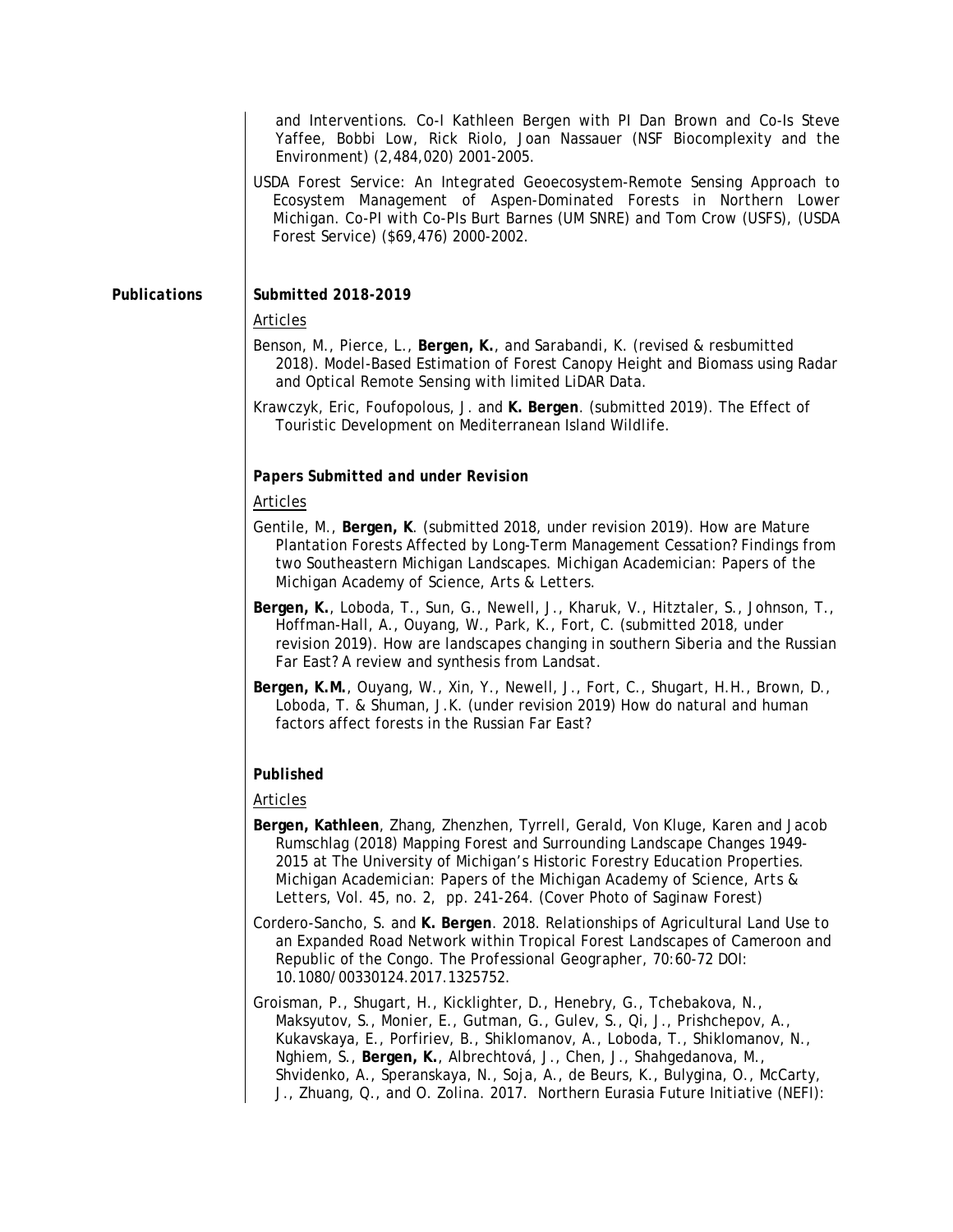facing the challenges and pathways of global change in the twenty-first century. *Progress in Earth and Planetary Science*. 4:41 DOI 10.1186/s40645-017-0154-5.

- Hitztaler, S**.** and **K. Bergen**. 2013. Mapping Resource Use over a Russian Landscape: An Integrated Look at Harvesting of a Non-Timber Forest Product in Central Kamchatka. *Environmental Research Letters*, 8: 045020.
- Ahmed, R., Siqueira, P., Hensley, S. **Bergen, K.** 2013. Uncertainty of Forest Biomass Estimates in North Temperate Forests Due to Allometry: Implications for Remote Sensing, *Remote Sensing* 5:3007-3036.
- Benson, M., Pierce, L., **Bergen, K**. and Sarabandi, K. Classifying the Canadian Boreal Forest's Structure using Multi-Modal Remote Sensing. 2012. *Proceedings of the IEEE International Geoscience and Remote Sensing Symposium (IGARSS)*, Munich (July 2012), pp. 5329-5332.
- Siqueira, P., C. Dickinson, R. Ahmed, B. Chapman, S. Hensley, **K. Bergen**, R. Lucas, D. Clewley, and IEEE. 2012. Analysis and Error Assessment on the use of Segmentation for Estimating Forest Structural Characteristics from Lidar and RADAR, in *2012 Proceedings of the IEEE International Geoscience and Remote Sensing Symposium (IGARSS)*, Munich (July 2012), pp. 5337-5339.
- Ahmed, R., P. Siqueira, S. Hensley, B. Chapman, and **K. Bergen**. 2011. A Survey of Temporal Decorrelation from Spaceborne L-Band Repeat-Pass INSAR. *Remote Sensing of Environment*, 11:2887-2896.
- Hall, F. G., **K. Bergen**, J. B. Blair, R. Dubayah, R. Houghton, G. Hurtt, J. Kellndorfer, M. Lefsky, J. Ranson, S. Saatchi, H. H. Shugart, and D. Wickland. 2011. Characterizing 3D vegetation structure from space: Mission requirements. *Remote Sensing of Environment*, 115:2753-2775.
- Benson, M., Pierce, L., **Bergen, K.** and Sarabandi, K. Forest Structure Estimation using SAR, Lidar, and Optical Data in the Canadian Boreal Forest. 2011. *Proceedings of the International Geoscience and Remote Sensing Symposium (IGARSS)*, Vancouver (July 2011).
- Dronova, I, **Bergen, K.,** Ellsworth, D. 2011. Forest Canopy Properties and Variation in Aboveground Net Primary Production over Upper Great Lakes Landscapes. *Ecosystems*, 865-879.
- Pierce, L. Benson, M. Sarabandi, K., **Bergen, K.,** Zhang K., Ryan, C. 2010. Extrapolation of Lidar for Forest Structure Estimation using SAR, IFSR, and Optical Data. *Proceedings of the International Geoscience and Remote Sensing Symposium (IGARSS)*, Hawaii, July.
- Ahmed, R., Siqueira, P., **Bergen, K.**, Chapman, B., Hensley, S. 2010. Biomass Estimate Over the Harvard Forest using Field Measurements with Radar and Lidar Data. *Proceedings of the International Geoscience and Remote Sensing Symposium (IGARSS)*, Hawaii, July.
- **Bergen, K. M.,** S. J. Goetz, R. O. Dubayah, G. M. Henebry, C. T. Hunsaker, M. L. Imhoff, R. F. Nelson, G. G. Parker, and V. C. Radeloff. 2010. Remote Sensing of Vegetation 3-D Structure for Biodiversity and Habitat: Review and Implications for Lidar and Radar Spaceborne Missions. *Journal of Geophysical Research-Biospheres,* G00E06, doi:10.1029/2008JG000883.
- Zhao, T., **Bergen, K.M.**, Brown, D.G., and H. Shugart. 2009. Scale-Dependence in Quantification of Land-Cover Change and Biomass in Siberian Boreal Forests. *Landscape Ecology,* 24: 1299-1313.
- Qi S., Brown, D.G., Jiang, L., Tian, Q., Zhao, T., and **K. Bergen**. 2009. Inundation Extent and Flood Frequency Mapping for Poyang Lake Floodplain Using LANDSAT TM and DEM. *GIScience and Remote Sensing*, 46: 101-127.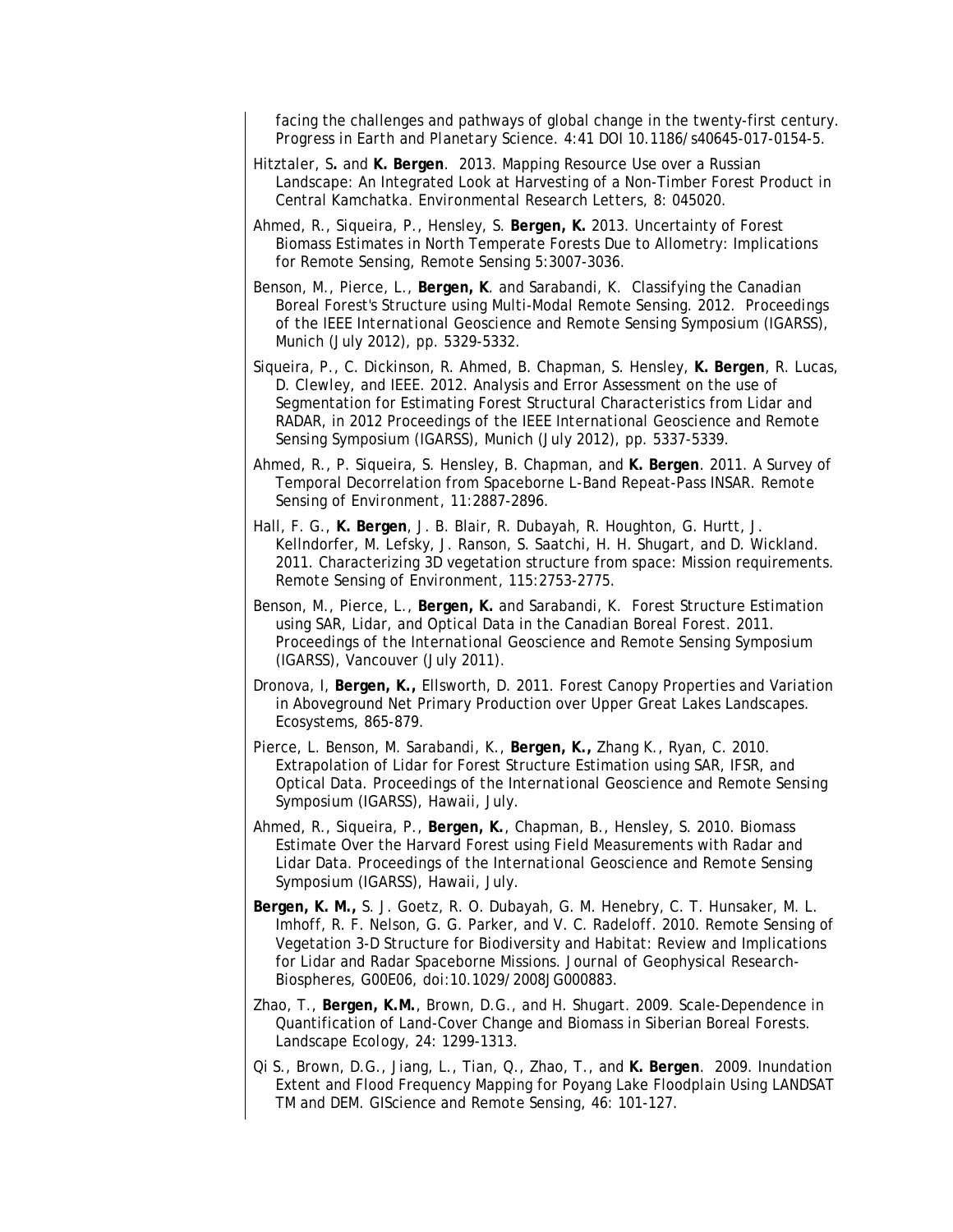- Peterson, L.K., **Bergen, K.M.**, Brown, D.G., Vashchuk, L., and Y. Blam. 2009. Forested Land-Cover Patterns and Trends over Changing Forest Management Eras in the Siberian Baikal Region. *Forest Ecology & Management*, 257: 911-922.
- Siqueira, P., Ahmed, R. **Bergen, K.**, Chapman, B. and S. Hensley. 2009. Biomass and Vegetation Structure Estimates from Combined LiDAR, SAR, and InSAR Observations Over the Harvard Forest. *Proceedings of the International Geoscience and Remote Sensing Symposium (IGARSS)*, Cape Town, July 2009.
- **Bergen, K.**, Zhao, T., Kharuk, V., Blam, Y., Brown, D. Peterson, L., Miller, N. 2008. Changing Regimes: Forested Land-Cover Dynamics in Central Siberia 1974- 2001, Special Issue on Mapping & Modeling Land Use/Land Cover Dynamics in Frontiers Settings, *Photogrammetric Engineering & Remote Sensing*, 74:787- 798.
- Luguang J., **K. Bergen**, D. Brown, Q. Tian, Q. Shuhua, T. Zhao, 2008. Land-Cover Change and Vulnerability to Flooding near Poyang Lake, Jiangxi Province, China, Special Issue on Mapping & Modeling Land Use/Land Cover Dynamics in Frontiers Settings, *Photogrammetric Engineering and Remote Sensing*, 74: 775-786.
- Ahmed, R., P. Siqueira, S. Hensley, B. Chapman, and **K. Bergen**. 2008. Temporal Decorrelation Studies for Vegetation Parameter Estimation with Spaceborne Radars, *Proceedings of the International Geoscience and Remote Sensing Symposium (IGARSS)*, Boston, July 7-11.
- **Bergen, K.M.** and I. Dronova. 2007. Observing Succession on Aspen-Dominated Landscapes using a Remote Sensing-Ecosystem Approach, *Landscape Ecology*, 22(9): 1395-1410.
- **Bergen, K.M.**, A.M. Gilboy and D.G. Brown. 2007. Multi-Dimensional Vegetation Structure in Modeling Avian Habitat, *Ecological Informatics*, 2(1): 9-22.
- Zhao, T.T., D.G. Brown and **K.M. Bergen**. 2007. Increasing Gross Primary Production (GPP) in the Urbanizing Landscapes of Southeastern Michigan, *Photogrammetric Engineering and Remote Sensing*, 73(10): 1159-1167.
- Zhao, T., Brown, D., **Bergen, K.**, and A. Powers. 2005*.* Landscape and Productivity Changes in Southeastern Michigan, USA. *Proceedings: 9th International Symposium on Physical Measurements and Signature in Remote Sensing (ISPMSRS),* Oct. 17-19, Beijing, China.
- **Bergen, K.M.**, D.G. Brown, J. Rutherford, E. Gustafson. 2005. Change Detection with Heterogeneous Data using Ecoregional Stratification, Statistical Summaries and a Land Allocation Algorithm. *Remote Sensing of Environment*, 97(4): 434- 446.
- **Bergen, K.**, S. G. Conard, R. A. Houghton, E. S. Kasischke, S. Kharuk, O. Krankina, J. Ranson, H. H. Shugart, A. Sukhinin and R. F. Treyfeld. 2003. NASA and Russian Scientists Observe Land-Cover/Land-Use Change and Carbon in Russian Forests. *Journal of Forestry*, Special Issue on Technologies in Forestry, 34-41.
- **Bergen, K. M.**, E. Vaganov, G. Gutman and C. Justice. 2002. GOFC/GOLD Regional Workshop: GOFC/GOLD Information Products for Forest and Land Management in Siberia/Far East. *The Earth Observer* 14(6): 19-21.
- **Bergen, K.M.**, D.G. Brown, M.C. Dobson and E. Gustafson. 2002. Integrating Radar Remote Sensing of Forested Habitat Structure: A Pilot Project for Biodiversity Informatics. *Proceedings, National Science Foundation National Conference on Digital Government Research*, Los Angeles, pp. 149-154.
- **Bergen, K. M.**, Brown, D. G., Rutherford, J.R. and E. Gustafson. 2002. Remote Sensing of Hotspots of Land-Cover Change in the USFS North Central Region Using Heterogeneous USGS LUDA and NOAA AVHRR Data*. Proceedings,*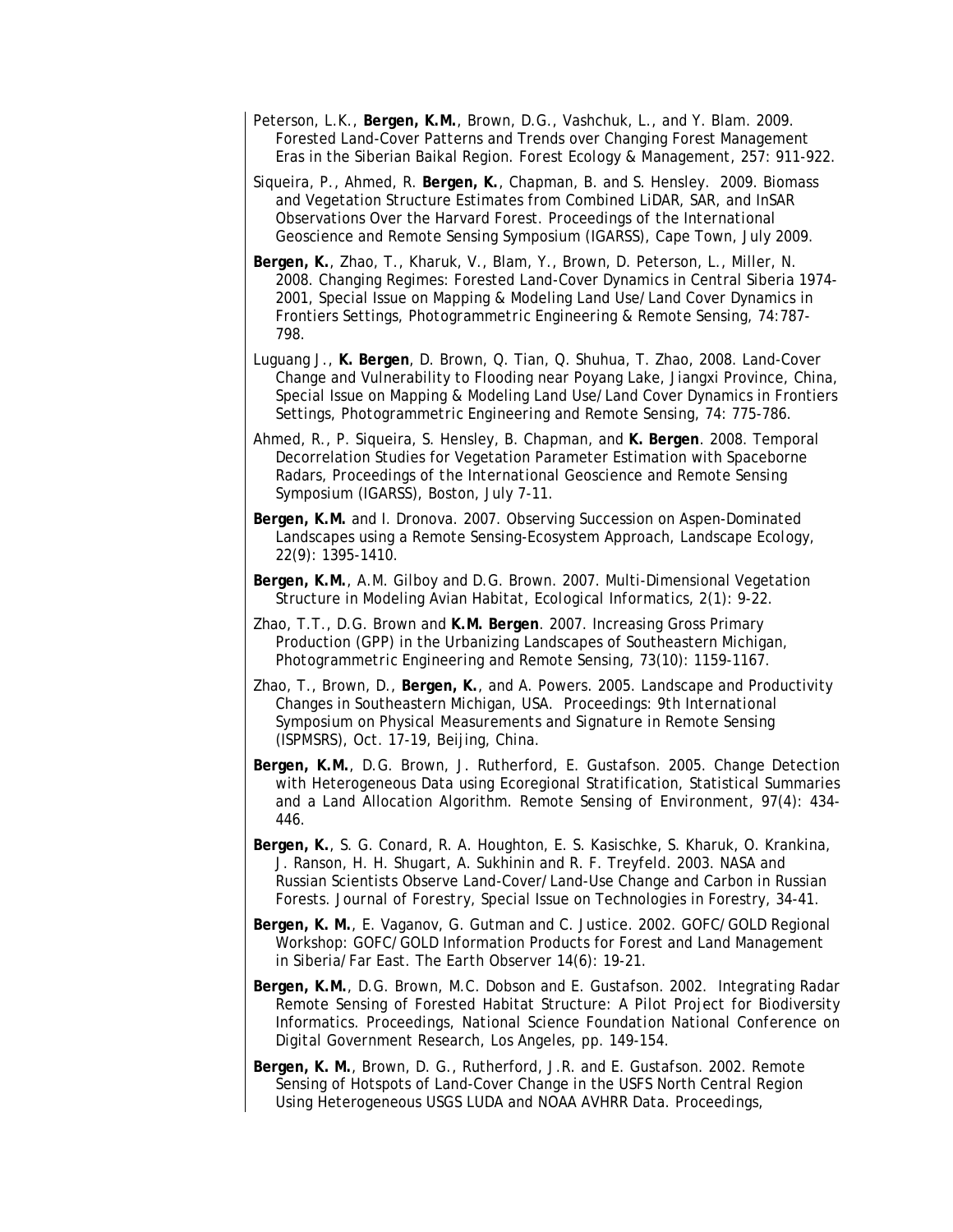*International Geosciences and Remote Sensing Symposium (IGARSS*), Toronto, Canada, pp 1210-1212.

- Karwan, D., D.A. Allan and **K.M. Bergen**. 2001. Changing Near-Stream Land Use and River Channel Morphology in the Venezuelan Andes. *Journal of American Water Resources Association*, December, pp. 1579-1587.
- **Bergen, K.M.**, J. Colwell, F. Sapio and J. Spruce. 2000. Forestry and Remote Sensing: Collaborative Implementation. *Journal of Forestry* Special Issue on Remote Sensing in Forestry, 98:4-9.
- **Bergen, K.**, D. Brown, C.E. Olson and T. Lillesand, 2000. Profiles in Curricula Remote Sensing at the University of Michigan-Ann Arbor and University of Wisconsin-Madison (short feature), *Journal of Forestry*, 98(4): 32-33.
- **Bergen, K.M.** and M.C. Dobson. 1999. Integration of Remotely Sensed Radar Imagery in Modelling and Mapping of Forest Biomass and Net Primary Production. *Ecological Modelling*, 122: 257-274.
- Kasischke, E.S., **K. Bergen**, R. Fennimore, et al. 1999. Mapping the Severe 1998 Forest Fires in the Russian Far East using NOAA AVHRR Imagery. EOS Transactions. 80(13).
- Dobson, M.C. and **K.M. Bergen**. 1999. Land-Cover Classification and Forest Biophysical Retrieval from SAR. *Proceedings of the Society American Foresters.*
- **Bergen, K.M.** and M.C. Dobson. 1999. Monitoring Forest Biomass, Harvest, and ANPP using SAR*. Proceedings of the Society American Foresters.*
- Pierce, L.E., **K.M. Bergen**, M.C. Dobson, and F.T. Ulaby. Multi-Temporal Land-Cover Classification Using SIR-C/X-SAR Imagery. *Remote Sensing of Environ*ment, 64:20-33, 1998.
- **Bergen, K.M.**, M.C. Dobson, L.E. Pierce, and F.T. Ulaby. 1998. Characterizing Carbon in a Northern Forest by using SIR-C/X-SAR Imagery. *Remote Sensing of Environment,* 63:24-39.
- **Bergen, K.M.**, R. DeRoo, C. Robinson and L.E. Pierce. 1998. A SIR-C Analysis of Coastal Sabkha*. Proceedings of the International Geoscience and Remote Sensing Symposium (IGARSS),* Seattle, WA.
- **Bergen, K.M.**, M.C. Dobson, and L.E. Pierce. 1997. Effects of Within-Season Moisture Variations on Terrain Classification Using SIR-C/X-SAR. *Proceedings of the International Geoscience and Remote Sensing Symposium (IGARSS),* Singapore, 1997.
- **Bergen, K.M.**, L.E. Pierce, M.C. Dobson. 1996. Monitoring Carbon Dynamics in Northern Forests using SIR-C/X-SAR imagery. *Bulletin of the Ecological Society of America*. Volume: 77 Issue: 3 part 2, p. 33.
- **Bergen, K.M.**, M.C. Dobson, and L.E. Pierce. 1996. Carbon Dynamics in Northern Forests using SIR-C/X-SAR Imagery. *Proceedings of the International Geoscience and Remote Sensing Symposium (IGARSS),* Lincoln, Nebraska, pp. 580-582.
- **Bergen, K.M.**, L.E. Pierce, M.C. Dobson, and F.T. Ulaby. 1996. A Multi-Temporal Classifier for SIR-C/X-SAR Imagery," *Proceedings of the International Geoscience and Remote Sensing Symposium (IGARSS)*, Lincoln, Nebraska, pp. 1568-1570.
- Dobson, M.C., L.E. Pierce, **K.M. Bergen**, and F.T. Ulaby. 1996. Temporal Stability of Northern Forest Biophysical Retrievals Using SIR-C/X-SAR. *Proceedings of the International Geoscience and Remote Sensing Symposium (IGARSS)* Lincoln, NB, pp. 1092-1094.

Dobson, M.C., F.T. Ulaby, L.E. Pierce, T.L. Sharik, **K.M. Bergen**, J. Kellndorfer, J.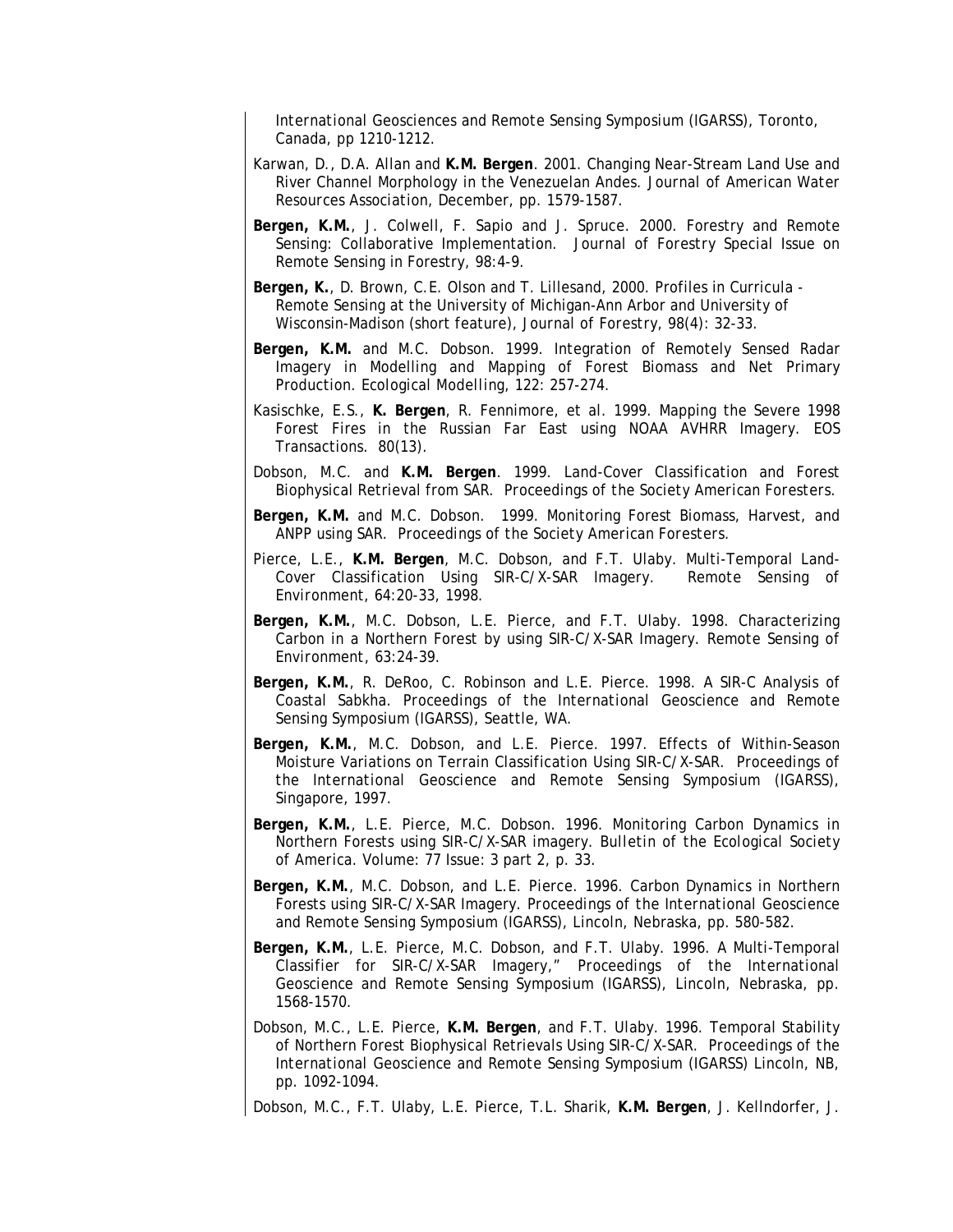Kendra, E Li, Y.C. Lin, A. Nashashibi, K. Sarabandi, and P. Siqueira. "Estimation of Forest Biophysical Characteristics in Northern Michigan with SIR-C/X-SAR," *IEEE Transactions on Geoscience and Remote Sensing*, Vol. 33, No. 4, July 1995.

- Pierce, L.E., M.C. Dobson, and **K.M. Bergen. 1995**. Land-Cover Classification Using SIR-C/X-SAR Data. *Proceedings of the International Geoscience and Remote Sensing Symposium (IGARSS).* Florence, Italy, 3: 1234-6.
- Dobson, M.C., L.E. Pierce, and **K.M. Bergen**. 1995. Retrieval of Above-Ground Biomass and Detection of Forest Disturbance. *Proceedings of the International Geoscience and Remote Sensing Symposium (IGARSS)*, Florence, Italy, 3:1602-4.
- **Bergen, K.** 1986. Hidden Cartographic Archives: Maps of the United States Serial Set. *Special Libraries Association Geography and Map Division Bulletin*. No. 143, March, pp. 15-27.
- **Bergen, K.** Computer Column. Quarterly Column for the *Special Libraries Association Geography and Map Division, Bulletin*, 1988-1990.
- **Bergen, K.** and MacAdam, B. 1985. One-on-One: Term Paper Assistance Programs. *RQ: Reference Quarterly*. 24: 333-340.

#### Book Chapters/Edited Works

- **Bergen, K.**, Hitztaler, S., Kharuk, S., Krankina, O., Loboda, T., Zhao, T., Shugart, H., Sun, G. 2013. Human Dimensions of Environmental Change in Siberia. Chapter 7 in G. Gutman and P. Groisman, editors, *Regional Environmental Changes in Siberia and Their Global Consequences.* New York, Springer. 357 pp.
- Groisman, P. Y. G., Garik. Shvidenko, Anatoly Z. Bergen, Kathleen M. Baklanov, Alexander A. Stackhouse Jr., Paul W. 2013. Introduction: Regional Features of Siberia. In G. Gutman and P. Groisman, eds, *Regional Environmental Changes in Siberia and Their Global Consequences.* New York, Springer, 1-18 pp.
- Gutman, G. G., Pavel Ya. Gordov, Evgeny P. Shiklomanov, Alexander I. Shiklomanov, Nikolay I. Shvidenko, Anatoly Z. **Bergen, Kathleen M.** Baklanov, Alexander A. 2013. Summary and Outstanding Scientific Challenges for Research of Environmental Changes in Siberia. In G. Gutman and P. Groisman, eds, *Regional Environmental Changes in Siberia and Their Global Consequences.* New York, Springer, pp. 347-354.
- Currie, W. and **K. Bergen**, 2008. Ecosystems: Forest: Temperate (article). In *Encyclopedia of Ecology*. Amsterdam: Elsevier, 8 vols.
- Krankina, O., G. Sun, H. H. Shugart, E. Kasischke, V. I. Kharuk, **K. M. Bergen**, J. G. Masek, W. B. Cohen, M. Duane. 2005. Northern Eurasia. Chapter 5 in *Land Change Science: Observing, Monitoring, and Understanding Trajectories of Change on the Earth's Surface*. Dordrecht, Netherlands, Kluwer.
- **Bergen, K.M.** 2000. Guest Editor, *Journal of Forestry,* Special Issue on Forestry and Remote Sensing, 96 pp.
- **Bergen, K.M.** 1997. *Classification, Biomass Estimation, and Carbon Dynamics of a Northern Forest Using SIR-C/X-SAR Imagery*. Ph.D. Dissertation, The University of Michigan Rackham Graduate School, Ann Arbor, 168 pp.

#### Agency Reports and Science Plans/Lab Reports

Groisman, P., Gutman, G. and multiple co-authors including **K. Bergen**. 2016. *Northern Eurasia: Facing the Challenges and Pathways of Global Change in the 21st century.* White Paper for the Northern Eurasia Future Initiative (NEFI).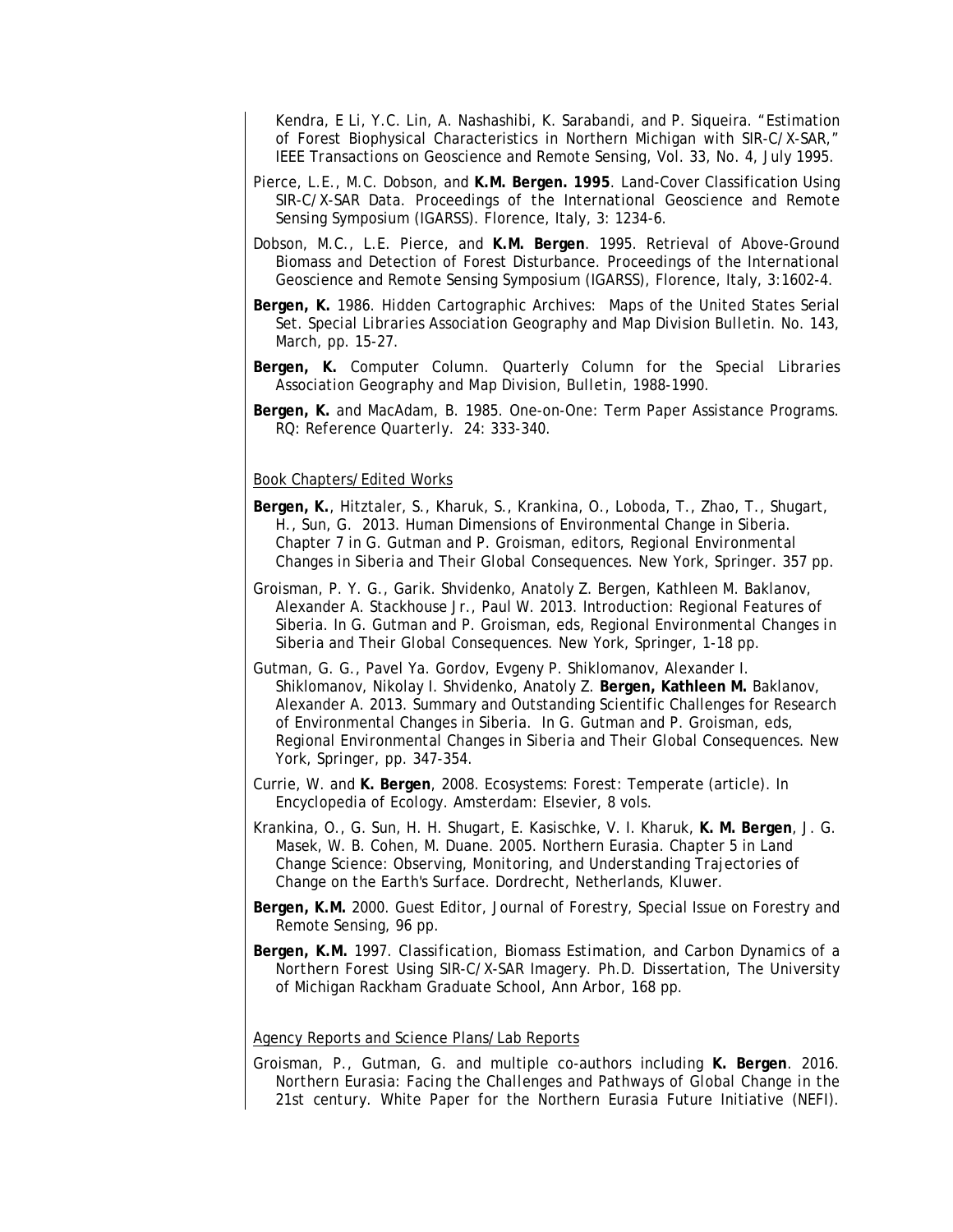NASA, Washington D.C.

- **Johnson, T.,** Bergen, K.**, Wang, Y.** 2014. *Roads Infrastructure and Change in the NASA Siberia-Russian Far East Synthesis Case Study Sites.*NASA LCLUC Project Report, ESALab, SNRE, The University of Michigan, Ann Arbor, MI, 51 pp.
- **Wang, Y.,** Bergen, K. 2014. *Urban Land-Cover/Land-Use Change in the NASA Siberia-Russian Far East Synthesis Case Study Sites***.** NASA LCLUC Project Report, ESALab, SNRE, The University of Michigan, Ann Arbor, MI, 48 pp.
- Johnson, T., **Bergen, K.** and L. Cui. 2014. *Test Site Report: Primorsky South Site***.**  NASA LCLUC Project Report, ESALab, SNRE, The University of Michigan, Ann Arbor, MI, 25 pp.
- **Bergen, K.,** Johnson, T., and L. Cui. 2014. *Test Site Report: Krasnoyarsk Site***.**  NASA LCLUC Project Report, ESALab, SNRE, The University of Michigan, Ann Arbor, MI, 42 pp.
- **Bergen, K.,** Wang, Y-C., and T. Johnson. 2014. *Test Site Report: Irkutsk Site***.**  NASA LCLUC Project Report, ESALab, SNRE, The University of Michigan, Ann Arbor, MI, 42 pp.
- **Bergen, K.**, Wang, Y-C., and T. Johnson. 2014. *Test Site Report: Tomsk Site. NASA LCLUC Project Report,* ESALab, SNRE, The University of Michigan, Ann Arbor, MI, 42 pp.
- S*tinchfield Woods: Ecology, Use, Management Options: IFRI Class Report*, 2010. Ed. by C. Nolte, N. Clay, W. Depuy (K. Bergen, Oversight). 46 pp.
- Zebker, H., ed. 2007. (**K. Bergen** contributing author). *DESDYNI Report:* Final Report of the NASA Workshop (to respond to the National Academies NRC Decadal Survey), August 2007, Orlando FL.
- **Bergen, K.** Bao, S., Brown, D. and J. Barzen. 2007. Final Report of the Meeting: Planning Visit for U.S.-China-EU Collaborative Research on Coupled Ecological and Human Dynamics at Poyang Lake Basin, China
- Reports Committee InSAR Working Group. 2005. (**K. Bergen**, contributing author, Land Science section). *Summary Report of the InSAR Workshop*, Oxnard, CA Oct 20-22, 2004.
- **Bergen, K.**, R. Knox, and S. Saatchi, Eds. 2005. *Multi-Dimensional Forested Ecosystem Structure: Requirements for Remote Sensing Observations*. Final Report of the NASA Workshop held June 23-25 2003, Annapolis, MD. NASA GSFC Report NASA/CP-2005-212778.
- Potts, R., Gustafson, E., Stewart, S., Thompson, F. R., **Bergen, K**. Brown, D. G., Hammer, R., Radeloff, V., Bengston, D., Sauer, J., Sturtevant, B. 2004. The Changing Midwest Assessment: Land Cover, Natural Resources, and People. USDA Forest Service Gen. Tech. Rep. NC-250. St. Paul, MN: USDA, Forest Service, North Central Research Station, 87 pp. Website: http://ncrs.fs.fed.us/4153/deltawest/
- J. Cushing, K. Beard-Tisdale, **K. Bergen**, J. Clark, G. Henebry, E. Landis, D. Maier, J. Schnase, R. Stevenson. 2004. *Research Agenda for Biodiversity and Ecosystem Informatics (BDEI): Report of the 2003 Workshop.* Report to the National Science Foundation (NSF).
- Bondur, V.G. and **K. Bergen**. 2004. *Education*. Chapter 7 of *NEESPI Science Plan*  (Northern Eurasia Earth Science Partnership Initiative). Washington, D.C.: NASA. (http://neespi.org/).
- Glazovsky, N.F., D.S. Ojima, N. G. Maynard, **K.M. Bergen**, N. Chubarova, N. Davaasuren, G. Fisher, E. L. Genikhovich, P. Groisman, G.V. Kalabin, V.M. Kotlyakov, G.S. Kust, V. Osipov, V.E. Romanovsky, C. Rosenzweig, K. Seto, A.A.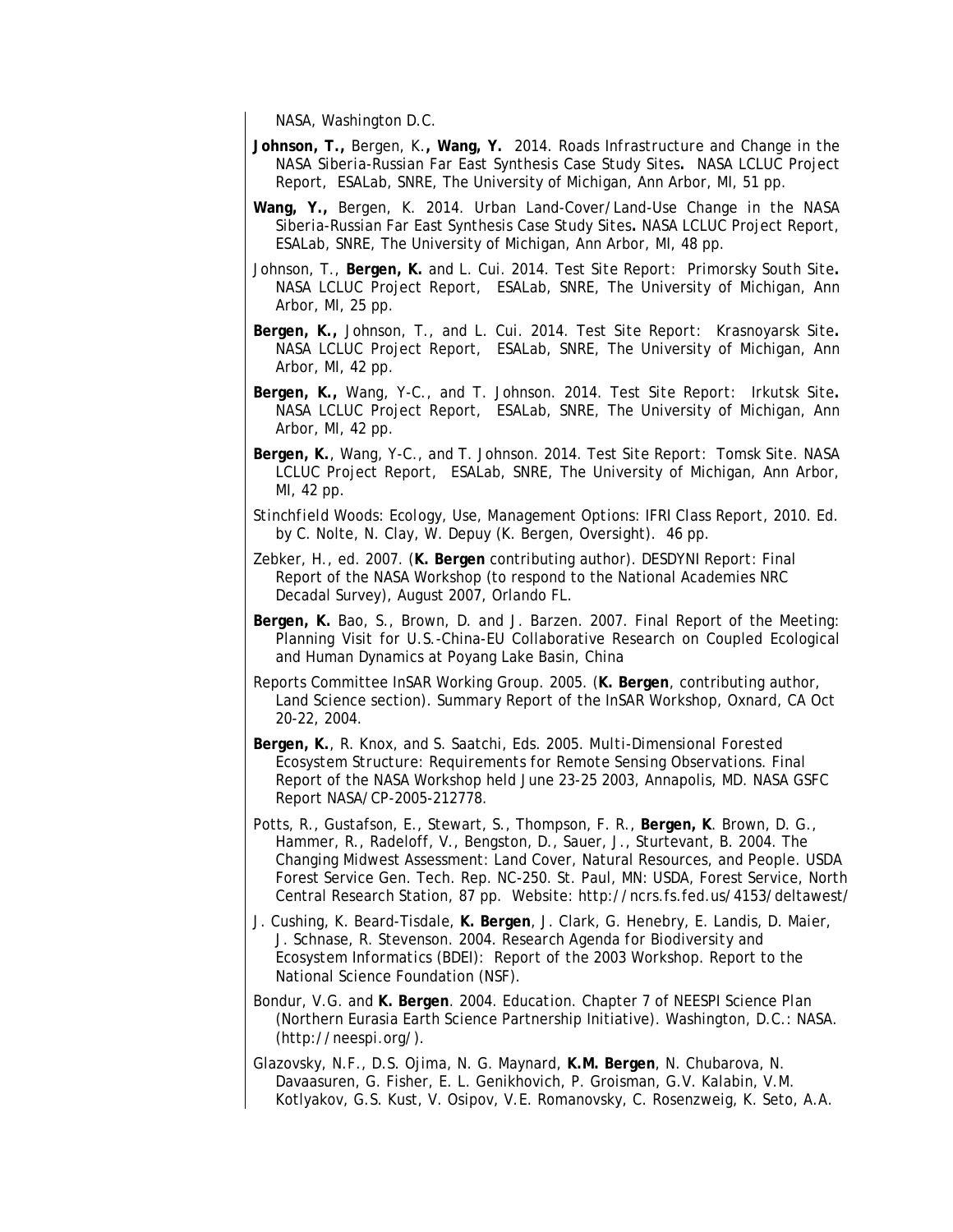|                                                                  | Chibilev, F. Tubiello, N.M. Vandysheva, R. Walker. Land-Use Interactions.<br>Chapter 3 of NEESPI Science Plan (Northern Eurasia Earth Science Partnership<br>Initiative). Washington, D.C.: NASA. (http://neespi.org/).                                                                                                                                                                                                                                          |
|------------------------------------------------------------------|------------------------------------------------------------------------------------------------------------------------------------------------------------------------------------------------------------------------------------------------------------------------------------------------------------------------------------------------------------------------------------------------------------------------------------------------------------------|
|                                                                  | Bergen, K.M., M.C. Dobson, T.L. Sharik, and I. Brodie. 1995. Final Report:<br>Structure, Composition, and Above-ground Biomass of SIR-C/X-SAR and ERS-1<br>Forest Test Stands 1991-1994, Raco Michigan Site. Radiation Laboratory Final<br>Report, 036511-7-F, Radiation Laboratory, EECS Dept., The University of<br>Michigan, Ann Arbor, MI, 192 pp.                                                                                                           |
|                                                                  | Bergen, K.M., M.C. Dobson, L.E. Pierce, J. Kendra, J. Kellndorfer, and P.<br>Siqueira.1994. April 1994 SIR-C/X-SAR Mission: Ancillary Data Report Raco,<br>Michigan Site. Radiation Laboratory Technical Report, 036511-5-T, Radiation<br>Laboratory, EECS Dept., University of Michigan, Ann Arbor, MI, 138 pp.                                                                                                                                                 |
|                                                                  | Bergen, K.M., M.C. Dobson, L.E. Pierce, J. Kellndorfer, and P. Siqueira. 1994.<br>October 1994 SIR-C/X-SAR Mission: Ancillary Data Report Raco, Michigan Site.<br>Radiation Laboratory Technical Report, 036511-6-T, Radiation Laboratory, EECS<br>Dept., The University of Michigan, Ann Arbor, MI, 167 pp.                                                                                                                                                     |
| Selected<br>Seminars,<br>Papers,<br>Presentations &<br>Workshops | Bergen, K. A New Model of Forest Succession at UMBS. 2018. Presented at the<br>UMBS Winter Research Meeting, Ann Arbor, February 2019.                                                                                                                                                                                                                                                                                                                           |
|                                                                  | Bergen, K. 2019. Linking drivers and Consequences of Land-Cover/Land-Use<br>Change using Remote Sensing & Spatial Analysis. SEAS Lightning Talks -<br>Conservation and Restoration, January 2019, SEAS, Ann Arbor                                                                                                                                                                                                                                                |
|                                                                  | Bergen, K. and Wanqi Ouyang. 2017. How do Natural and Human Factors affect<br>Forests in the Russian Far East? Presented at the American Association of<br>Geographers East Lakes Annual Conference. November 2017, Eastern Michigan<br>University, Ypsilanti MI.                                                                                                                                                                                                |
|                                                                  | Bergen, K. 2016. Forest & Land-Cover/Land-Use Change at the SNRE Forest<br>Properties. Invited presentation to the Natural Areas Managers meeting. March<br>2016, Matthai Botanical Gardens.                                                                                                                                                                                                                                                                     |
|                                                                  | Bergen, K. 2016. Local Research: Forest & Land-Cover/Land-Use Change at the<br>SNRE Forest Properties. Presentation to the SNRE Faculty, as part of the<br>Properties Committee Mandate, December 2016.                                                                                                                                                                                                                                                          |
|                                                                  | Soja, A., G. Henebry, D. Cahoon, B. Stocks, W. de Groot, N. Tchebakova, E.<br>Parfenova, E. Kukavskaya, T. Loboda, J. McCarty, J. Shuman, H. Shugart, J.<br>Chen, K. Bergen, S. Conard, B. Rogers, K. de Beurs, A. Prishchepov and Q.<br>Zhuang. Synthesis of Decades of Change in Northern Eurasian Ecosystems:<br>Current Assessment and Future Projections. Paper presented at the American<br>Geophysical Union Annual Conference, San Francisco, Dec. 2015. |
|                                                                  | Bergen, K., T. Loboda, H. Shugart, J. Newell, J. Shuman, D. Brown, G. Sun, S.<br>Hitztaler, W. Poon, A. Hall, A. Bowe. 2015. LCLUC Synthesis: Forested Land-<br>Cover and Land-Use Change in the Far East and East Siberia of Northern Eurasia<br>under the Combined Drivers of Climate and Socio-Economic Transformation.<br>Poster presented at the NASA Carbon Cycle and Ecosystems Joint Science<br>Workshop 2015, College Park MD.                          |
|                                                                  | Bergen, K. Remote Sensing of Vegetation 3D Structure for Biodiversity and<br>Habitat. Invited Featured Presentation: NASA ICESAT-Landsat meeting, Ann<br>Arbor, MI, May 2014.                                                                                                                                                                                                                                                                                    |
|                                                                  | Bergen, K., Loboda, T., Shugart, H. Sun, G., Newell, J., Brown, D., Shuman, J.,<br>Krankina, O., Hitztaler, S. LCLUC SYNTHESIS: Forested Land Cover and Land Use<br>Change in Central Siberia and the Far East of the Northern Eurasia Under the                                                                                                                                                                                                                 |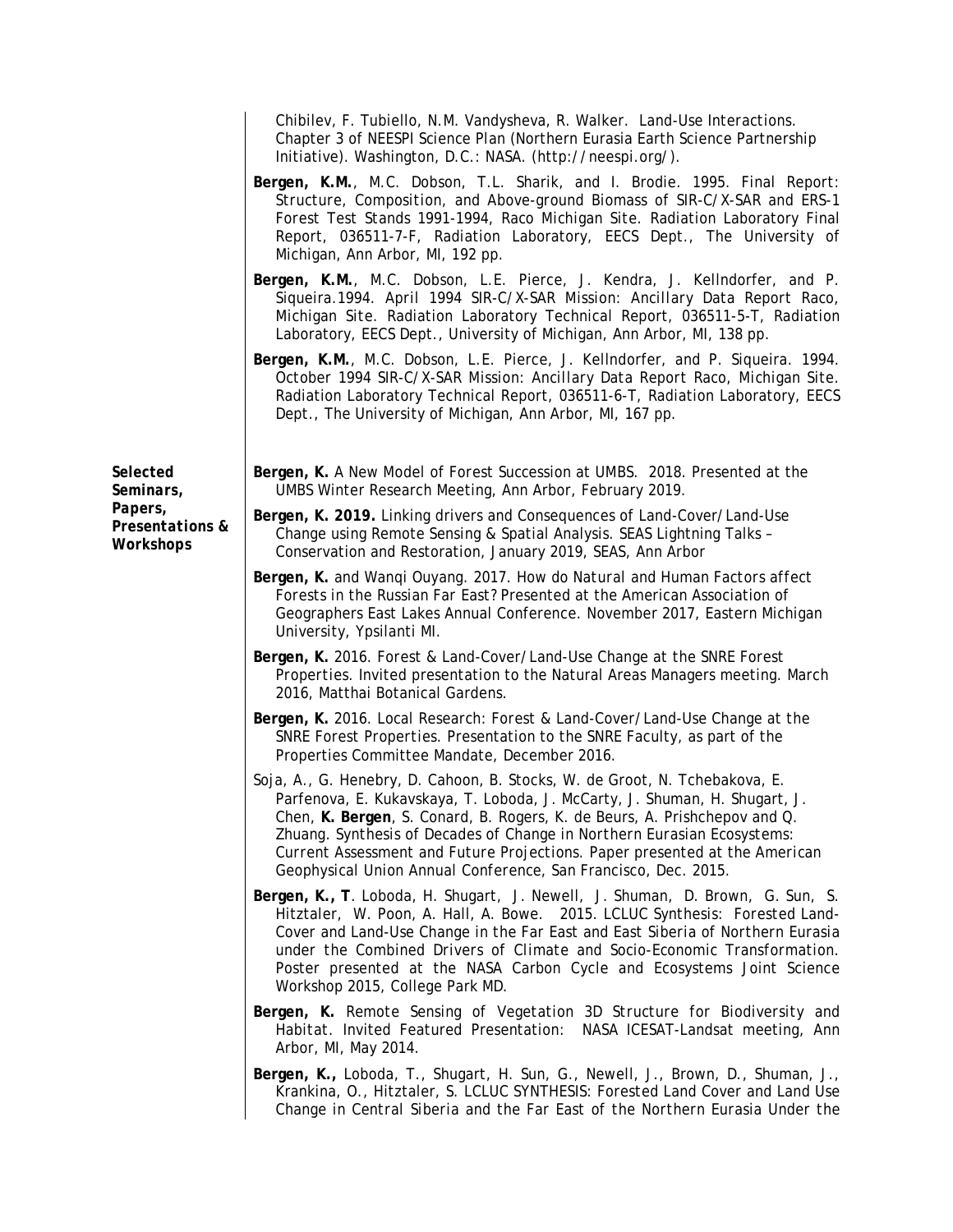*Combined Drivers of Climate and Socio-Economic Transformation*. Invited Featured Presentation: NASA Land-Cover/Land-Use Change Program annual meeting, Rockville, MD, April 2014.

- **Bergen, K.** Bergen, K., Loboda, T. Newell, J., Sun, G., Krankina, O., Blam, Y., Cui, L., Estrada, J., Hall, A., Hitztaler, S., Johnson, T., Park, K., Wang, Y., Wang Y.C., Wen, X. (2014) *Synthesis of Long-Term Datasets and of Trends and Variation of Landscape LCLUC Across The Russian Far East and Central Siberia*. Poster presented at NASA LCLUC Annual Meeting, Rockville, MD, April 2014.
- Hitztaler, S. and **Bergen, K**. *Linking 'People and Pixels' in the Russian Far East: an Integrated Look at Harvesting of a Non-Timber Forest Product in Central Kamchatka*. Poster presented at NASA LCLUC Annual Meeting, Rockville, MD, April 2014.
- **Cordero-Sancho, S. and K. Bergen***. Relationships of Small-Scale Agricultural Land Uses to Roads and other Anthropogenic Features within Congo Basin Frontier Forested Landscapes*. Central African Forests and Institutions Conference, Paris, France, October 2013.
- **Bergen, K.,** Loboda, T., Shugart, H. Sun, G., Newell, J., Brown, D., Shuman, J., Krankina, O., Hitztaler, S. LCLUC SYNTHESIS: *Forested Land Cover and Land Use Change in the Far East of the Northern Eurasia Under the Combined Drivers of Climate and Socio-Economic Transformation*. Invited Featured Presentation: NASA Land-Cover/Land-Use Change Program annual meeting, Rockville, MD, 2013.
- **Bergen, K.,** Kharuk, V., Loboda, T., Shugart, H. Sun, G., Newell, J., Brown, D., Shuman, J., Krankina, O., Hitztaler, S. LCLUC SYNTHESIS: *Forested Land Cover and Land Use Change in the Far East of the Northern Eurasia Under the Combined Drivers of Climate and Socio-Economic Transformation*. NASA Land-Cover/Land-Use Change Program annual meeting, Rockville, MD, 2012.
- Siqueira, P., Ahmed, R., Dickinson, C., Chapman, B., Hensley, **B., Bergen, K**. 2011. *A segmentation approach for estimating forest structural characteristics from lidar and radar: analysis and error assessment*. Poster given at NASA Carbon Cycle & Ecosystems Annual Conference, Alexandria, VA 2011.
- Benson, M., Pierce, L., **Bergen, K.**, Sarabandi, K., Zhang, K. 2011. *Forest structure estimation using SAR, lidar and optical data in the Canadian Boreal forest*. Poster given at NASA Carbon Cycle & Ecosystems Annual Conference, Alexandria, VA 2011.
- **Bergen, K.**, Hitztaler, S., Kharuk, V., Krankina, O., Zhao, T., Loboda, T. and G. Sun. *Human Dimensions of Environmental Change in Siberia.* NASA Land-Cover/Land-Use Change annual meeting, College Park, MD, March 2011 (given by Bergen).
- Wang, J., Brown, D., Xie, Y., **Bergen, K.**, Agrawal, A. and W. Welsh. 2011. *Grassland Ecosystems and Societal Adaptations under Changing Climate and Grazing Intensity on the Mongolian Plateau.* NASA Land-Cover/Land-Use Change annual meeting, College Park, MD, March 2011 (given by Wang).
- Cordero-Sancho, S., **Bergen, K.**, Kornak, R., Brown, D., Hardin, R., and A. Agrawal. *Fine Scale Land Cover and Human-Natural Disturbances in Congo Basin Forests.* Association of American Geographers, Seattle, WA, April 2011 (given by Cordero-Sancho).
- Wang, J., Brown, D., Xie, Y., **Bergen, K.**, Agrawal, A. and W. Welsh. 2011. *Grassland Ecosystems and Societal Adaptations under Changing Climate and Grazing Intensity on the Mongolian Plateau.* Association of American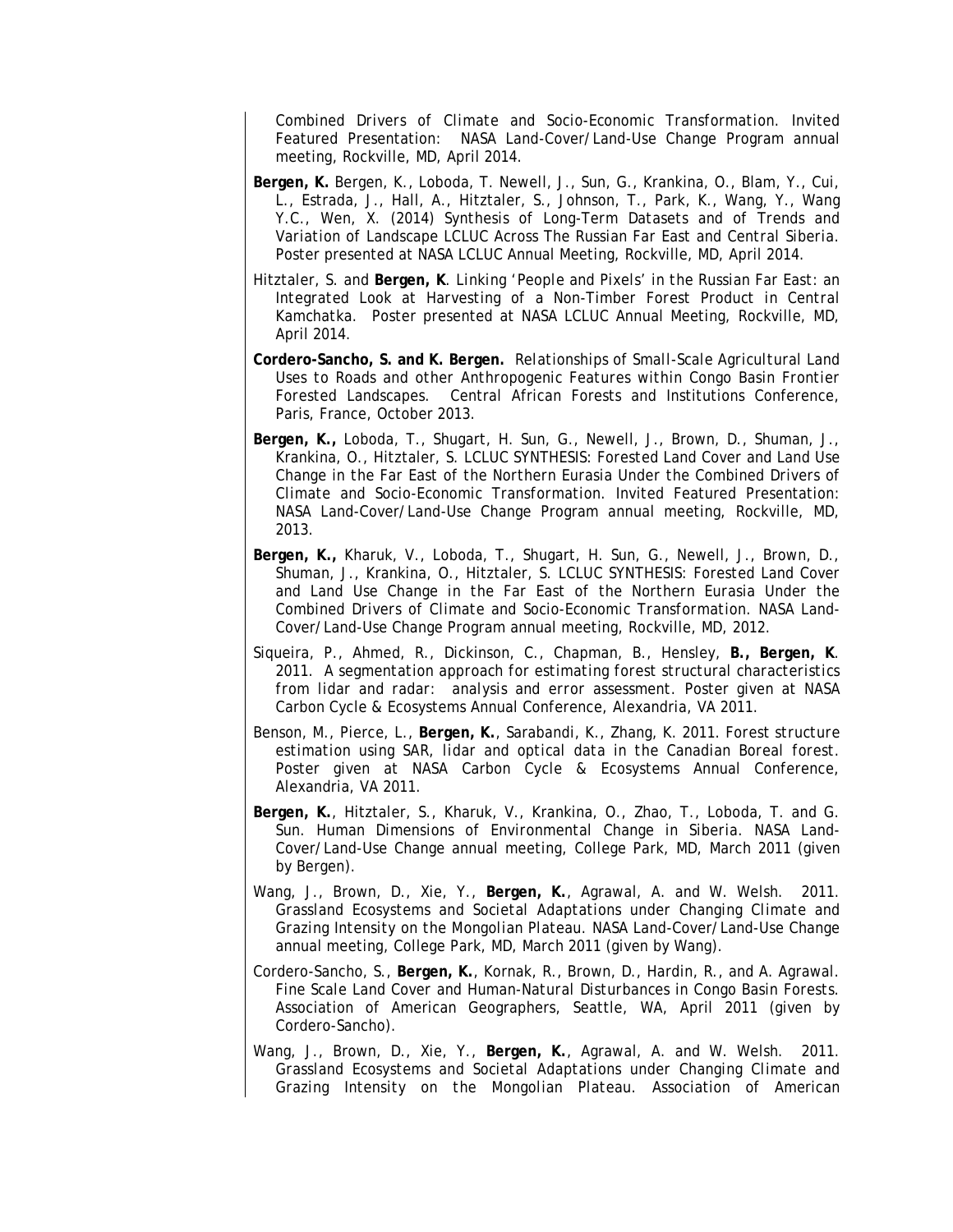Geographers, Seattle, WA, April 2011 (given by Wang).

- **Bergen, K. M.,** Dubayah, R.O., Goetz, S.J. *Desdyni Biodiversity and Habitat Key Variables and Implications for Lidar-Radar Fusion. International Geosciences and Remote Sensing Symposium (IGARSS*), Hawaii, July 2010. (given by Dubayah).
- **Bergen, K**., Kornak, R., Cordero-Sancho, S. *State-of-the-Art of Remote Sensing of Congo Basin Forests: A Review*. CAFI (Central African Forests and Institutions) Conference & Advisory Meeting, Ann Arbor, May 2010.
- Kornak, R., **Bergen, K**., Cordero-Sancho, S. *Spatial Analysis of Changes in Forest Management and Logging Roads in Cameroon and the Republic of Congo, 1985 - 2008*. CAFI (Central African Forests and Institutions) Conference & Advisory Meeting, Ann Arbor, May 2010.
- Cordero-Sancho, S. **Bergen, K**., Kornak, R., *Fine Resolution Imagery Observations in The Congo Basin*. CAFI (Central African Forests and Institutions) Conference & Advisory Meeting, Ann Arbor, May 2010.
- Cook, B., Dubayah, R., **Bergen, K.** and multiple co-authors. *Field and Aircraft Observations in Support of DESDynI. NASA Terrestrial Ecocystems*. Annual Meeting. Pasadena. March 2010.
- **Bergen, K. M.,** S. J. Goetz, R. O. Dubayah, G. M. Henebry, C. T. Hunsaker, M. L. Imhoff, R. F. Nelson, G. G. Parker, and V. C. Radeloff. *Remote Sensing of Vegetation 3-D Structure for Biodiversity and Habitat: Review and Implications for Lidar and Radar Spaceborne Missions*. Silvilaser Conference 2010. College Station, TX, October 2010. (invited Keynote)
- **Bergen, K**., Kornak, R., Cordero-Sancho, S. *CAFI GIS and Remote Sensing*. CAFI (Central African Forests and Institutions) Advisory Meeting, Ann Arbor, May 2009.
- **Bergen, K.** 2008. *DESDynI Biodiversity & Habitat Requirements*. DESDynI Planning Meeting, Greenbelt MD, October 2008.
- Dubayah, R., Saatchi, S., Shugart, H., Houghton, R., Hall, F., Moorcroft, P., **Bergen, K**., Ranson, J., Kellndorfer, J., Emmanuel, W. Wickland, D. 2008. *Global Vegetation Structure from NASA's DESDynI Mission: An Overview.* American Geophysical Union Conference, San Francisco, Dec. 8-12.
- Asner, G., Goetz, S., **Bergen, K.,** Coops, N., Fan, W., Follows, M., Nightingale, J., Oliver, M., Radeloff, V., Smith, T., Waring, R. 2008. *Biodiversity Studies in the NASA Remote Sensing Programs*. Plenary delivered (by S. Goetz) at NASA Carbon Cycle and Ecosystems: Joint Science Workshop College Park, MD, May 2-6.
- Siquiera, P., Ahmed, R., Chapman, B., **Bergen, K**. *Temporal Decorrelation over Harvard Forest*. 2008. Poster presented at NASA Carbon Cycle and Ecosystems: Joint Science Workshop, College Park, MD, May 2-6.
- Ahmed, R. Siqueira, P., Chapman, B., Hensley, S., **Bergen, K**. *A Survey of Temporal Decorrelation from Spaceborne L-band Repeat-pass InSAR*. Poster presented at NASA Carbon Cycle and Ecosystems: Joint Science Workshop, College Park, MD, May 2-6.
- **Bergen, K.**, Kwaiser, K. Brown, D. et al. 2008 *Poyang Lake Wetlands: Cover Types, Gradients and Habitats*. Illustrated paper presented at: Association of American Geographers Annual Conference, Boston, MA April 14-18.
- **Bergen, K.**, Luguang J., Brown, D., Zhao, T., Tian, Q., Shuhua, Q. *Land-Cover Change and Vulnerability to Flooding in the Poyang Lake Region, China*. 2008. Seminar presented at the 2008 SNRE Faculty-Ph.D. Seminar Series.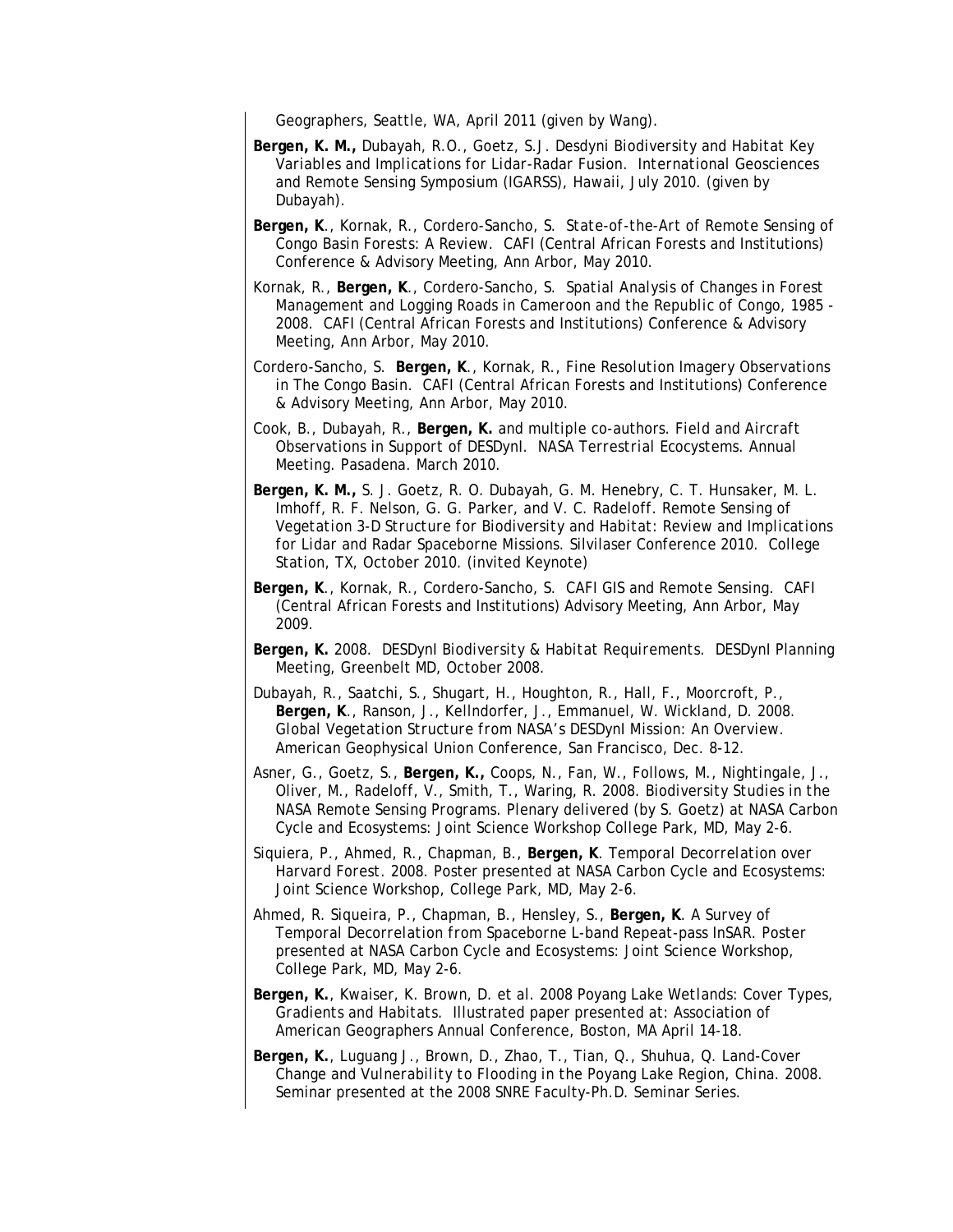- **Bergen, K.** and Goetz, S. (plenary paper). 2008. *The Importance of Vegetation 3D Structure and Biomass to Biodiversity Science and Management.* Workshop on Vegetation 3D Structure and Biomass held March 3-5, 2008 at the University of Virginia, Charlottesville.
- Siquiera, P., Ahmed, R., **Bergen, K.** 2008. *Temporal Decorrelation over Harvard Forest*. Poster presented at NASA Vegetation 3D Structure & Biomass Workshop, Charlottesville, VA.
- Jiang, L. and **Bergen, K.M.** (Co-Presenters). 2007. *Land-Cover Change and Vulnerability to Flooding Near Poyang Lake China,* NSF Poyang Lake Coupled Human-Natural Systems International Planning Meeting. November 5-9.
- Siquiera, P., Chapman, B., Hensley, S., **Bergen, K.M.** 2007. *Temporal Decorrelation Studies Relevant for an InSAR Vegetation Mission: Early Results*. Poster presented at NASA DESDYNI Workshop, Orlando, FL, July 16-19.
- **Bergen, K.**, Gilboy, A., Brown, D. 2007. *Multi-Dimensional Vegetation Structure in Modeling Avian Habitat*. Poster presented at NASA DESDYNI Workshop, Orlando, FL, July 16-19.
- **Bergen, K.M.**, Brown D.G., Tingting Zhao and Qing Tian, Shuming Bao. 2006. *Changing Responses of Land Dynamics and Vulnerability to Flooding under Policy and Environmental Change, Poyang Lake China*. Poster presented at NASA Carbon and Ecosystems Workshop, University of Maryland, College Park, MD, August 20-24.
- Zhao, T., **Bergen, K.M.**, Brown, D., Powers, A. 2005*. Land-Cover and Productivity Changes in Southeastern Michigan, USA*. International Society of Photogrammetry and Remote Sensing, Beijing, October 4-6, 2005.
- **Bergen, K.M**., Zhao, T., Peterson, L., Kharuk, S., Brown, D. 2005. *Changing Trends in Forest Type and Age in Central Siberian Russia, 1975-2000*. Association of American Geographers Annual Conference, Denver, CO, April 6-10. Presenter and Session Chair.
- Zhao, T., **Bergen, K**., Brown, D. 2005*. Scales of Land-Cover and Disturbance in Siberian Russia: Landscapes Identified at Landsat and MODIS Resolutions*. Association of American Geographers Annual Conference, Denver CO, April 6-10.
- Zhao, T., **Bergen, K.M**., Brown, D., Powers, A. 2005*. Land-Cover and Productivity Changes in Southeastern Michigan, USA*. Association of American Geographers Annual Conference, Denver, CO, April 6-10.
- Hitztaler, S. and **K. Bergen**. 2005. *Spatial Analysis of Siberian Boreal Forest Land-Cover Change and Case Study in Kamchatka*. International Conference on Land-Cover and Land-Use Change Processes in Far East Asia Region. Harbin, China, Feb. 2-5.
- Bergen, K.M. et al. 2004. *Modeling Siberian Boreal Forest Land-Cover Change and Carbon under Changing Economic Paradigms*. Invited presentation for Annual NASA LCLUC Meeting - Boreal Section, College Park, MD., Jan. 20-22.
- **Bergen, K.M.** *InSAR & Land-Cover*. 2004. Vegetation/Land-Cover Section Leader and Speaker. *NASA and Interagency workshop on Interferometric SAR*. Reported in: Standing Room Only Signals Zeal for Earth Imaging, *Nature*, Nov. 4, plus post-workshop report.
- **Bergen, K.M.** 2004. *Forest Structure and Disturbance*. Invited speaker at the NASA Terrestrial Ecology Program annual Focus Area Review. NASA Headquarters, Washington, D.C.
- **Bergen, K.M.** and T. Zhao. 2004. *Land-Cover Classification and Change Detection in the Siberian Boreal Forest*. NASA MODIS Validation Workshop. Boston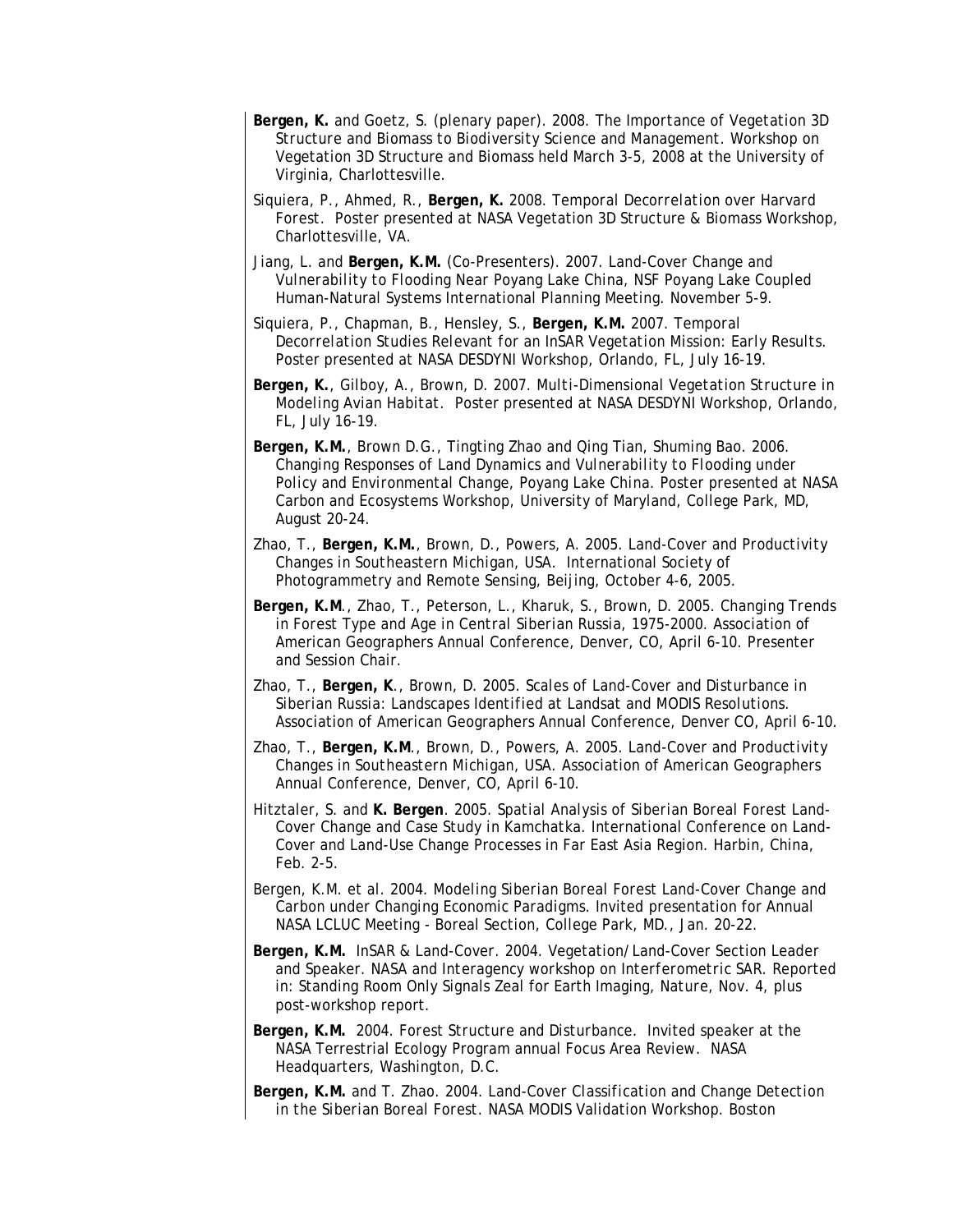University, Boston, MA. February 2-4.

- **Bergen, K.M.** 2004. *Pioneering NASA LCLUC Research Projects Mature 1997-2004*. Invited Keynote research results presentation for Annual NASA LCLUC Meeting - Boreal Section, College Park, MD., Jan. 20-22.
- Hunsaker, C. T. and **K. M. Bergen.** 2003. *Importance of Vegetation Multi-Dimensional Structure to Biodiversity and Habitat Science and Management*. NASA Workshop: Multi-Dimensional Forested Ecosystem Structure - Requirements for Remote Sensing Observations, Annapolis, MD. June 23-25.
- **Bergen, K. M.**, Brown. D. G. and A. Gilboy. 2003. *Moving beyond a horizontal definition of landscape structure: the importance of forest multi-dimensional structure to biodiversity analyses in changing landscapes*. AGU (American Geophysical Union) Chapman Conference on Ecosystem Interaction with Land-Use Change, Santa Fe, NM. June 14-18.
- **Bergen, K. M.**, B. D. G. and J. R. Rutherford. 2003. *Using Remote Sensing to Update a National Land-Cover Classification in the Upper Midwest, USA for Mapping Hotspots of Land-Cover Change*. AGU Chapman Conference on Ecosystem Interactions with Land-Use Change, Santa Fe, NM. June 14-18.
- **Bergen, K.M.**, Peterson, L. 2003. *Linking Research and Education in the Study of the Boreal Forest*. Northern Eurasia Earth Science Partnership Initiative (NEESPI) Meeting, Suzdal, Russia, April 21-25.
- **Bergen, K. M.**, T. Zhao, L. Peterson, K. V. I., A. Soja, H. H. Shugart and Y. Blam. 2003. *Forest Dynamics in the East Siberian Boreal Forest: Analysis using Time-Series Statistical and Satellite Data*. 18th Annual Symposium of the International Association for Landscape Ecology-US Chapter, Banff, Alberta, CA.
- Peterson, L., **K. M. Bergen**, L. Vaschuk, V. Olenik and W. A. Kurz. 2003. *Modeling forest land-cover change in the Irkutsk Region of Siberia.* 18th Annual Symposium of the International Association for Landscape Ecology-US Chapter, Banff, Alberta, CA.
- **Bergen, K. M.,** A. Gilboy, B. D. G. and E. J. Gustafson. 2003. *Radar Remote Sensing of Multi-Dimensional Habitat Structure: A Pilot Project for Biodiversity and Ecosystem Informatics.* National Science Foundation BDEI Workshop, Arlington, VA.
- **Bergen, K.M.**, D. Brown, H. Shugart, N. Miller, S. Kharuk, E. Kasischke. 2002. *LCLUC under Changing Socio-Economic Paradigms in Central Siberia*. Poster presented at NASA Land-Cover Land-Use Change Annual Meeting, College Park, October 2002.
- **Bergen, K. M.** 2002. *Biodiversity and Ecosystem Informatics: VLDB Scientific Research or an Applications Area for Computer Database Technology*? VLDB: Very Large Databases, Hong Kong.
- **Bergen, K. M.**, N. Miller and J. E. Colwell. 2002. *A Categorical-Radiometric Method for Forest Land-Cover Change Detection in Russia Using Hybrid Landsat MSS, TM and ETM+ Data*. GOFC/GOLD Regional Workshop: GOFC/GOLD Information Products for Forest and Land Management in Siberia/Far East, Krasnoyarsk, Russia.
- **Bergen, K. M.**, D. G. Brown, C. M. Dobson and E. J. Gustafson. 2002. *Integrating Radar Remote Sensing of Habitat Structure: A Pilot Project for Biodiversity Informatics.* NSF National Conference on Digital Government Research, Los Angeles.
- Miller, N., **K. Bergen**, S. Kharuk and J. Colwell (2002). *A categorical-radiometric method for forest land-cover change detection in Russia using hybrid Landsat*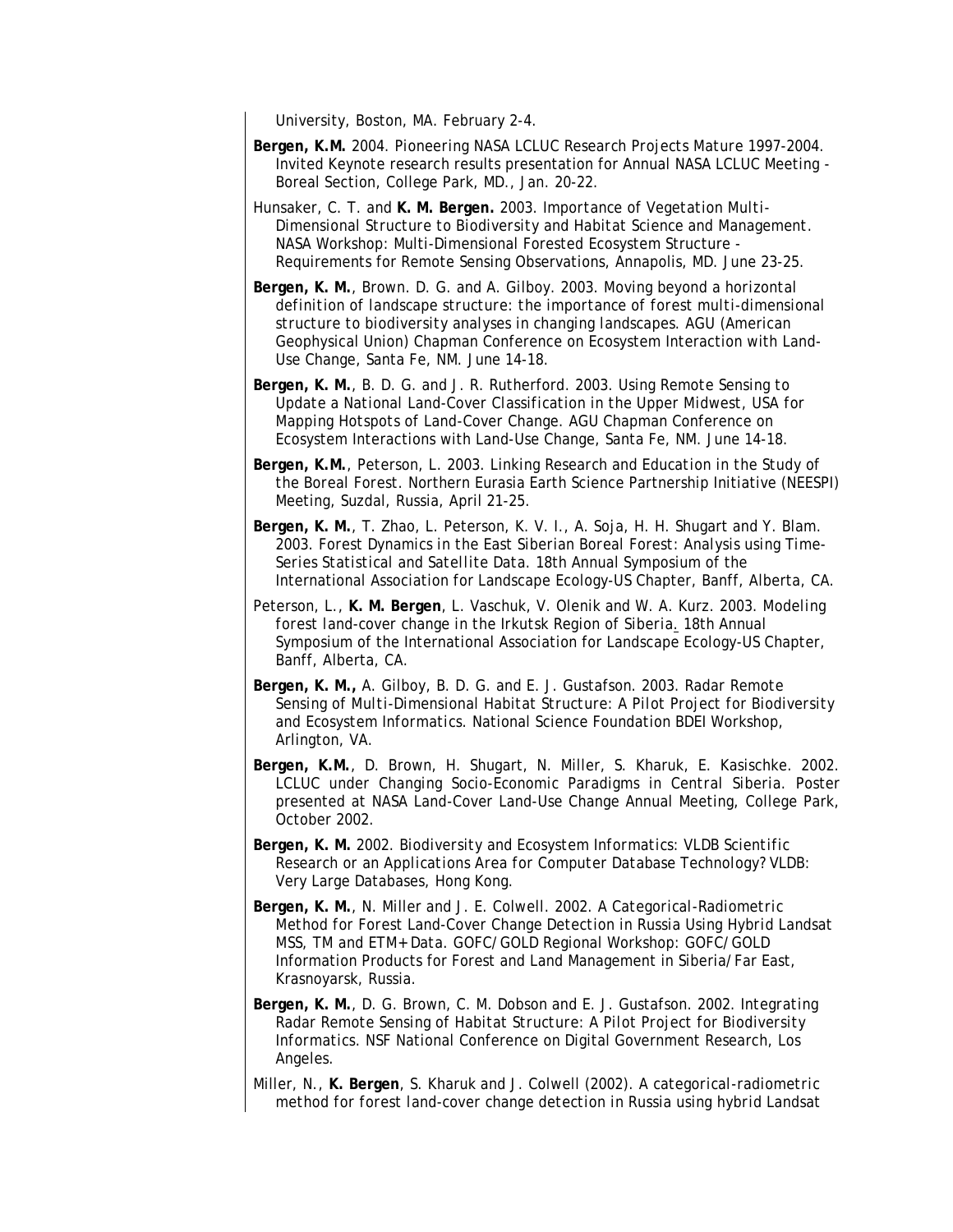*MSS, Landsat TM, and Landsat ETM+ data*. International Geosciences and Remote Sensing Symposium (IGARSS)*,* Toronto, CA.

- **Bergen, K. M.**, Brown, D. G., J. R. Rutherford and E. J. Gustafson (2002). *Remote Sensing of Hotspots of Land-Cover Change in the USFS North Central Region Using Heterogeneous USGS LUDA and NOAA AVHRR Data.* International Geosciences and Remote Sensing Symposium (IGARSS), Toronto, Canada.
- **Bergen, K.M.** *Forest Composition, Structure, and Carbon ... and Structure*. 2002. Faculty/Ph.D. Seminar, School of Natural Resources and Environment, University of Michigan, invited seminar.
- **Bergen, K.M.** 2002. *NASA LCLUC: Effect of Changing Economics on LCLUC and Carbon in Central Siberian Boreal Forest*. NASA-Russian Academy of Sciences Northern Eurasian Earth Science Planning Initiative (NEESPI) working meeting, Moscow, Russia, February 2002.
- **Bergen, K.M.** USDA Forest Service, North Central Research Station, Rhinelander, WI. Hotspots of Land-Cover Change in the Upper Midwest Workshop, invited participant, October 2001.
- **Bergen, K.M.,** D. Brown, H. Shugart, S. Kharuk, E. Kasischke 2001. *Modeling Siberian Boreal Forest Change and Carbon under Changing Economic Paradigms: Early Results.* Poster presented at NASA Land-Cover Land-Use Change Annual Meeting, College Park, invited poster, October 2001.
- **Bergen, K.M.** Research and Education *Case Study: The University of Michigan Joint Program in Natural Resources & Environment and Russian & East European Studies*. GOFC Regional Workshop, Center for International Environmental Cooperation of Russian Academy of Sciences, St. Petersburg, Russia, invited poster, June 2001.
- **Bergen, K.** 2001. *Assessing Biomass and Carbon in Michigan and Siberia from Remote Sensing*. European Commission. Joint Research Center, Ispra, Italy, invited seminar.
- **Bergen, K.** 2001. NASA Earth Sciences Joint Working Group (ESJWG) Meeting, Washington, D.C., invited speaker and participant, April 2001.
- **Bergen, K. 2000.** GOFC Global Boreal Forest Workshop, North America Working Group, invited rapporteur, August 2000.
- **Bergen, K.** *Characterizing Carbon in a Northern Forest using SIR-C/S-SAR.* The Ecosystems Center, Marine Biological Laboratory, seminar, May 2000.
- D. Karwan, D. Allan and **K. Bergen.** 2000. International Conference on Riparian Ecology and Management in Multi-Land Use Watersheds, Portland, Oregon.
- **Bergen, K.**, E. Kasischke, H. Shugart, A. Soja, and D. Clark. 2000. *LCLUC along the Baikal-Amur Railway, Siberia.* NASA Land-Cover Land-Use Change Annual Meeting, Reston.
- USDA Forest Health Workshop, St. Louis, MO, invited poster February 1999.
- **Bergen, K.**, and C. Dobson. 1998. *Land-Cover Classification and Forest Biophysical Retrieval from SAR,* Society of American Foresters 1998 National Convention, Traverse City, MI.
- **Bergen, K.**, and C. Dobson. 1998. *Monitoring Forest Biomass, Harvest, and ANPP using SAR,* Society of American Foresters 1998 National Convention, Traverse City, MI.
- Archaeological Institute of America 99th Annual Meeting, Chicago, Illinois, invited panel (representing Farouk El-Baz), December, 1997.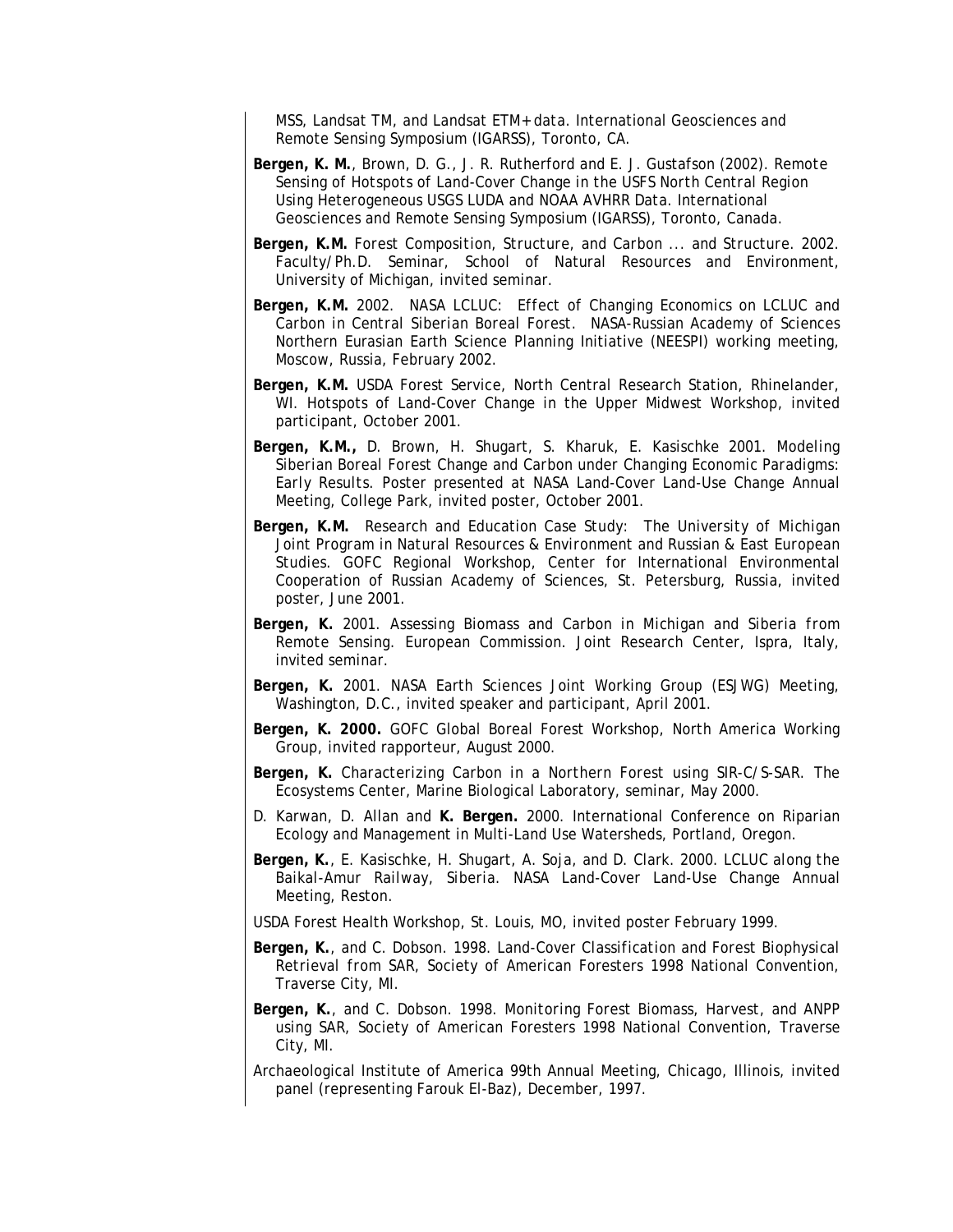|                           | Bergen, K., Integration of Remotely Sensed Radar Imagery in Modelling and<br>Mapping of Forest Biomass and Net Primary Production. International Society<br>for Ecological Modeling, Annual Meeting, Montreal, invited paper, August 1997.                                                                                                                                                                                                                                                                                              |
|---------------------------|-----------------------------------------------------------------------------------------------------------------------------------------------------------------------------------------------------------------------------------------------------------------------------------------------------------------------------------------------------------------------------------------------------------------------------------------------------------------------------------------------------------------------------------------|
|                           | Bergen, K.M., M.C. Dobson, and L.E. Pierce. 1997. Effects of Within-Season<br>Moisture Variations on Terrain Classification Using SIR-C/X-SAR. 1997. The<br>International Geoscience and Remote Sensing Symposium, Singapore.                                                                                                                                                                                                                                                                                                           |
|                           | Bergen, K.M., M.C. Dobson, and L.E. Pierce. 1996. Carbon Dynamics in Northern<br>Forests using SIR-C/X-SAR Imagery. The International Geoscience and Remote<br>Sensing Symposium Lincoln, Nebraska.                                                                                                                                                                                                                                                                                                                                     |
|                           | Bergen, K.M., L.E. Pierce, M.C. Dobson, and F.T. Ulaby. 1996. A Multi-Temporal<br>Classifier for SIR-C/X-SAR Imagery, presented at International Geoscience and<br>Remote Sensing Symposium (IGARRS), Lincoln, Nebraska, pp. 1568-1570.                                                                                                                                                                                                                                                                                                 |
| Reviewing                 | Journals                                                                                                                                                                                                                                                                                                                                                                                                                                                                                                                                |
| Activities                | Ecological Informatics, Bioscience, Ecography, Bird Conservation International,<br>Ecological Applications, Forest Science, Environmental Management, IEEE<br>Transactions on Geoscience & Remote Sensing, International Journal of Remote<br>Sensing, Journal of Forestry, Landscape Ecology, Oikos, Photogrammetric<br>Engineering and Remote Sensing, Progress in Physical Geography, Remote Sensing<br>of Environment, Geosciences and Remote Sensing Letters.                                                                      |
|                           |                                                                                                                                                                                                                                                                                                                                                                                                                                                                                                                                         |
|                           | <b>Granting Agencies</b>                                                                                                                                                                                                                                                                                                                                                                                                                                                                                                                |
|                           | National Science Foundation, 2005, 2010; NASA Cryosphere 2009; NASA Terrestrial<br>Ecology, 2003, 2004, 2005, 2008, 2009; NASA Biodiversity, 2004, 2008; NASA LBA,<br>2002; NASA New Investigator, 2002; NASA Graduate Student Fellowship 2004; NASA<br>LCLUC, 2001, 2003, 2004, 2007, 2011, 2012, 2014, 2017; U.S. Forest Service, 2002,<br>2004; U.S. National Parks Service, 1999; U.S. State Department Civilian Research &<br>Development Foundation Cooperative Grants Program, 2004, 2005; University of<br>Michigan OVPR, 2007. |
| Service to the            | Administrative oversight, SEAS Environmental Spatial Analysis Laboratory (ESALab),<br>2015-present.                                                                                                                                                                                                                                                                                                                                                                                                                                     |
| University of<br>Michigan | Acting Director, University campus-wide Certificate Program in Spatial Information,<br>2018-present, faculty member 2001-present                                                                                                                                                                                                                                                                                                                                                                                                        |
|                           | Michigan Institute for Data Science. Affiliated faculty, 2017-present                                                                                                                                                                                                                                                                                                                                                                                                                                                                   |
|                           | UM Center for Russian and East European Studies (CREES), Faculty Associate, 2000-<br>present                                                                                                                                                                                                                                                                                                                                                                                                                                            |
|                           | University of Michigan Life Sciences Orchestra (an auditioned ensemble, two<br>performances at Hill Auditorium annually), representing SEAS, 2013-present.                                                                                                                                                                                                                                                                                                                                                                              |
|                           | GIS Day Activities - SEAS, annually 2000-present                                                                                                                                                                                                                                                                                                                                                                                                                                                                                        |
|                           | Committee to develop a database for SEAS forest properties 2017-present                                                                                                                                                                                                                                                                                                                                                                                                                                                                 |
|                           | SEAS/SNRE Environmental Informatics faculty group, SNRE, 2006 - present                                                                                                                                                                                                                                                                                                                                                                                                                                                                 |
|                           | SEAS/SNRE Conservation Ecology faculty group, SNRE, 2006-present<br>SEAS/SNRE Properties committee, SNRE 2012 - present                                                                                                                                                                                                                                                                                                                                                                                                                 |
|                           | SNRE Terrestrial Ecosystems faculty group, SNRE, 2000 - 2009                                                                                                                                                                                                                                                                                                                                                                                                                                                                            |
|                           | SNRE Resource Ecology and Management faculty group, SNRE, 2000 - 2003                                                                                                                                                                                                                                                                                                                                                                                                                                                                   |
|                           | SNRE-wide Ph.D. Program Committee, Member, 2008                                                                                                                                                                                                                                                                                                                                                                                                                                                                                         |
|                           | Member, University of Michigan Spatial Analysis/GIS Initiative (UM SAGIS), speaker                                                                                                                                                                                                                                                                                                                                                                                                                                                      |
|                           | series 2000-2003                                                                                                                                                                                                                                                                                                                                                                                                                                                                                                                        |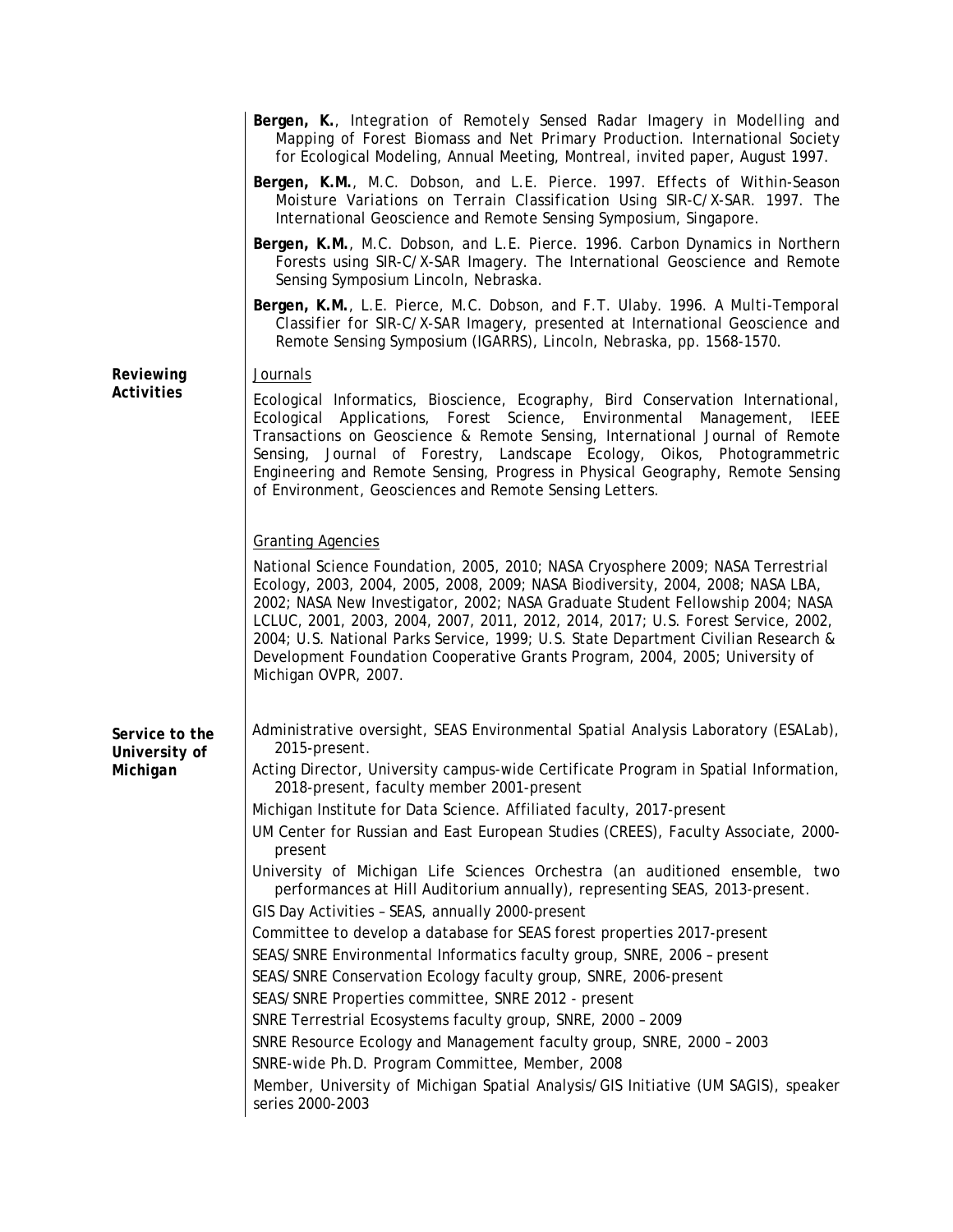|                                         | Chair, UM SAGIS Data & Metadata Committee, 2000-2002<br>Distinguished Faculty and Student Seminar Series in Spatial Information, The<br>University of Michigan, Organizing Committee Member, 1996-1997<br>SNRE Promotion & Tenure Committee, Graduate Student Rep, 1994-1995.<br>UROP Program, 2000, 2001 |
|-----------------------------------------|-----------------------------------------------------------------------------------------------------------------------------------------------------------------------------------------------------------------------------------------------------------------------------------------------------------|
| Professional<br>Experience &<br>Service | NASA Northern Eurasia Future Initiative (NEFI), member and<br>Science Plan<br>contributor, 2016-present                                                                                                                                                                                                   |
|                                         | NASA Headquarters DESDynl Ecology Science Study Team, 2008-2012<br>Workshop Organizing Committee, NASA Vegetation 3D Structure and Biomass 2007-<br>2008                                                                                                                                                  |
|                                         | Co-Organizer, NSF-Sponsored Poyang Lake Coupled Human-Natural Systems<br>International Planning Meeting                                                                                                                                                                                                   |
|                                         | NASA DESDYNI Workshop. Co-chair for Ecosystem Biodiversity and Structure Science<br>breakouts. Orlando, FL, July 16-19 (also post-workshop written report)                                                                                                                                                |
|                                         | NASA Carbon and Ecosystems Workshop 2007. Co-chair, breakout for vegetation 3D<br>structure mission planning (also post-workshop recommendations)                                                                                                                                                         |
|                                         | NASA DESDYNI planning committees (space sensor data and mission planning), 2006-<br>present                                                                                                                                                                                                               |
|                                         | NASA Terrestrial Ecology Annual Review presentation, NASA HQ, 2005<br>NASA/Interagency InSAR Workshop, Land-Cover Section Leader, 2004 (and post-<br>workshop report)                                                                                                                                     |
|                                         | NASA Northern Eurasia Earth Science Partnership Initiative (NEESPI), member and<br>Science Plan contributor, 2003 - 2015                                                                                                                                                                                  |
|                                         | NSF Digital Government Program - Biodiversity and Ecosystem Informatics team<br>member 2002 - 2004                                                                                                                                                                                                        |
|                                         | NASA Terrestrial Ecology workshop: Multi-Dimensional Forested<br>Co-Chair,<br>Ecosystem: Requirements for Remote Sensing Observations, 2003 (and post-<br>workshop report)                                                                                                                                |
|                                         | Team member: NASA LCLUC/Carbon Cycle Science, 2001 - present                                                                                                                                                                                                                                              |
|                                         | Team member, NSF Biodiversity and Ecosystem Informatics, 2001 - 2004<br>Consulting Scientist, ERIM, 2000 - 2001                                                                                                                                                                                           |
|                                         | Chair: NASA Global Observation of Forest Cover (GOFC) Workshop: Krasnoyarsk,<br>Russia, 2000 (and post-workshop summary paper)                                                                                                                                                                            |
|                                         | NASA-NOAA-Russia Earth Science Joint Working Group (ESJWG), 2000 - 2003<br>Kyoto Protocol Workshop, University of Michigan, Ann Arbor, participant, 1999<br>USFS Remote Sensing Analysis Center, Salt Lake City, Utah, seminar, Aug 1999                                                                  |
|                                         | Decision Support Systems in Forest Management, Asheville, NC, USFS SE Research<br>Station, participant                                                                                                                                                                                                    |
|                                         | Editorial Board, Society of American Foresters, Journal of Forestry, 1998 - 2003<br>Durfee Foundation EARTHWATCH field experience (NASA SIR-C ecology, 1992, 1994)                                                                                                                                        |
| Honors / Awards<br>/ Appointments       | (for Service Appointments, please see above)<br>Nominated by SNRE for a UM-wide Research Scientist Achievement Award<br>Promoted to Associate Research Scientist, University of Michigan, 2009<br>Offered Assistant Professor, 1998, Michigan State University - declined                                 |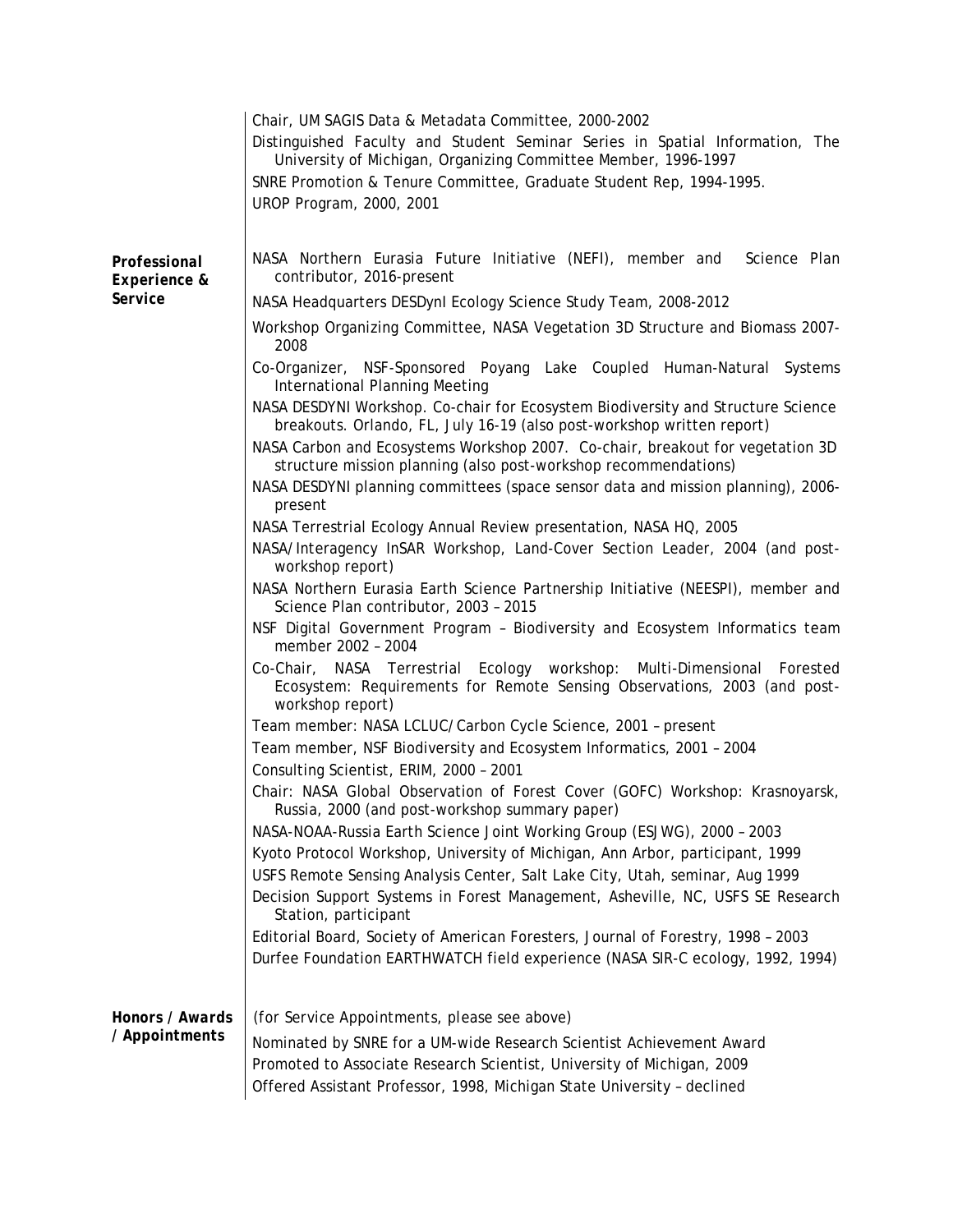|                              | Offered Assistant Professor, 1996, Virginia Technological University - declined<br>Listed in Who's Who in America, 2002, 2004, 2005, 2008 (and invited subsequently)<br>Listed in Who's Who in American Women, 2001, 2002, 2003 (and invited<br>subsequently) (requested thereafter but I decided not to)<br>NASA SIRC Terrestrial Ecology grant supported 100% of Ph.D. program<br>Member of Xi Sigma Pi Forestry Honor Society. Elected Secretary/Treasurer, The<br>University of Michigan Chapter of Xi Sigma Pi, 1993<br>Recipient of the 1986 SLA Geography & Map Division Bulletin Award (for best article<br>pub. in the Bulletin)<br>Recipient of the 1982 "Donald H. Wing Award" (for best graduate research paper),<br>School of Information Science, University of Illinois<br>University of Illinois Library Graduate Assistantships supported 100% of M.S.<br>program<br>Gamma Theta Upsilon Geography Honor Society<br>Beta Phi Mu Information Science Honor Society<br>Recipient of the 1981 Western Illinois University Gamma Theta Upsilon Award for<br>outstanding undergraduate research paper                                                                                                  |
|------------------------------|--------------------------------------------------------------------------------------------------------------------------------------------------------------------------------------------------------------------------------------------------------------------------------------------------------------------------------------------------------------------------------------------------------------------------------------------------------------------------------------------------------------------------------------------------------------------------------------------------------------------------------------------------------------------------------------------------------------------------------------------------------------------------------------------------------------------------------------------------------------------------------------------------------------------------------------------------------------------------------------------------------------------------------------------------------------------------------------------------------------------------------------------------------------------------------------------------------------------|
| Professional<br>Affiliations | Member, Association of American Geographers (1997 - present)<br>Member, Association for Member, Ecological Society of America (1995 - 2005)<br>Member of the Society of American Foresters (1998 - 2004)<br>Member, American Library Association (1981-1991)<br>Member North American Cartographic Information Society (NACIS), (1985-1988)<br>Member, Michigan Library Association (1982-1985)<br>Member, Michigan Map Society (1982-1992)                                                                                                                                                                                                                                                                                                                                                                                                                                                                                                                                                                                                                                                                                                                                                                        |
| <b>Students</b>              | From 2000-present Dr. Bergen has advised and/or mentored PhD, Graduate,<br>Undergraduate students in SEAS/SNRE, Data Science, School of Information<br>(formerly SILS), and Russian & East European Studies. She has also regularly<br>employed students of many other SEAS/SNRE faculty through her many sponsored<br>projects over the past two decades.<br><b>PhD Students</b><br>PhD Co-Chair: Dr. Silvia Cordero-Sancho (SNRE), Dr. Tingting Zhao (SNRE)<br>PhD Committee Member: Dr. Amy Burnicki (SNRE), Dr. Juliet Estrada<br>(Anthropology), Dr. David Marvin (EEB), Dr. Jun Wang (SEAS); Current: Maria<br>Rodriguez Mustafa (Earth & Environmental Sciences)<br>PhD Prelim Committee: Dr. Dan Obenour<br><b>SEAS/SNRE MS Students</b><br>13 MS thesis advisees (Chair); 6 MS advisees (Committee member); 9 MS advisees<br>(Project students); Mentored/Employed over 70 students of mine and other SEAS<br>faculty as Research Assistants in the ESALab; these students worked on NASA and<br>USFS research projects and some became co-authors on published papers and<br>reports.<br>SI/SILS/Data Science Students<br>Employed/Mentored 3 students from SI and Data Science in the ESALab, 2011-2018 |